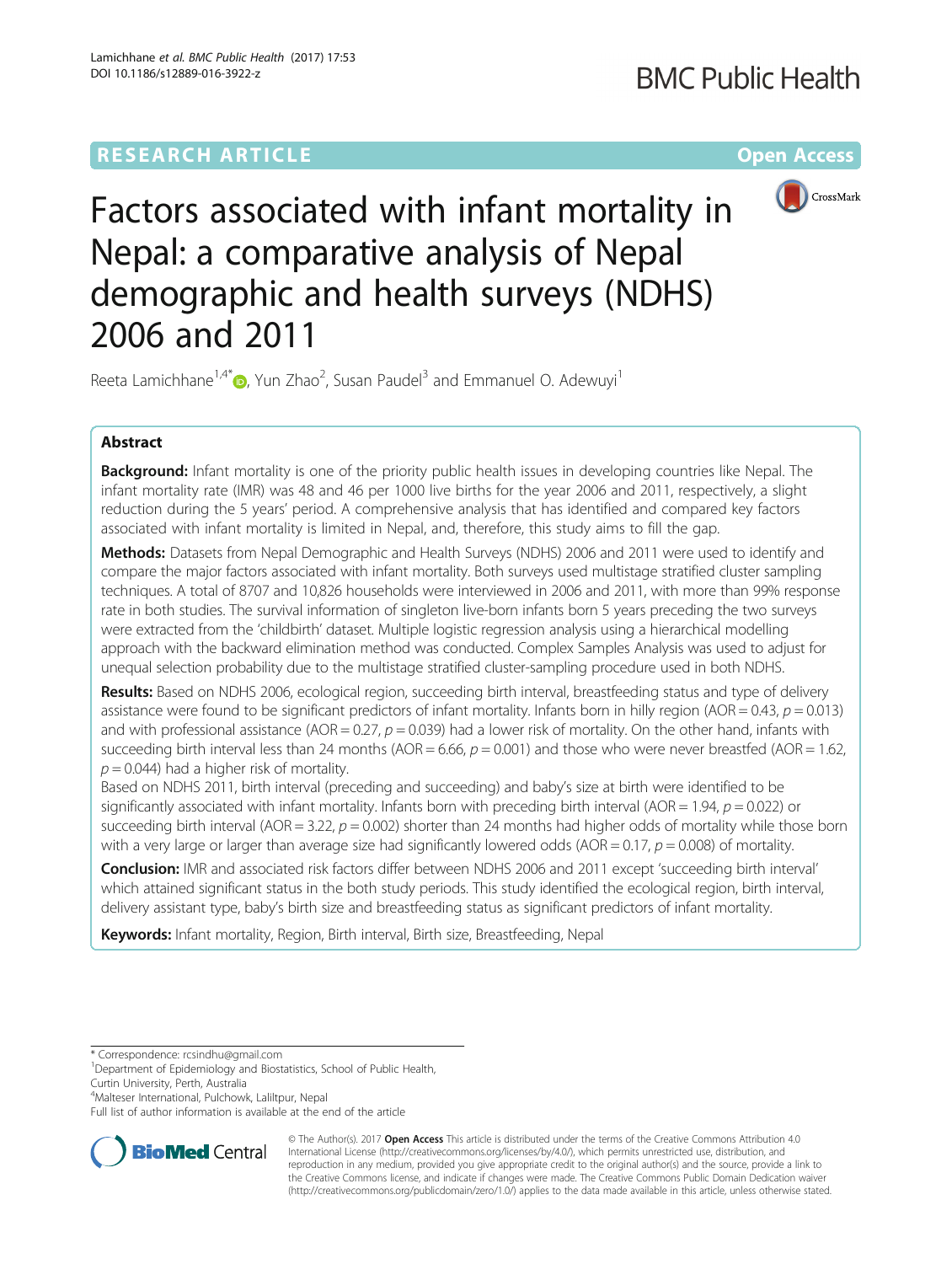#### Background

Infant mortality is defined as the death of a child before reaching the age of one in a specific year or period [\[1](#page-16-0)]. Early childhood is a vital period that determines their future health status. Therefore, infant mortality is a sensitive and important indicator that can be used to ascertain the physical quality of life index (PQLI) and wellbeing of a country [\[2](#page-16-0), [3](#page-16-0)]. Infant mortality remains a major public health priority in many developing countries, and strategies aimed at addressing this challenge are of paramount importance. There are still many factors significantly associated with infant mortality that remain unexplored.

Globally, an estimated 4.6 million deaths occur annually during infancy, 99% of which occur in developing countries [[1](#page-16-0)]. Global IMR has reduced to 34 deaths per 1000 live births in 2013 from an initial estimated 63 deaths per 1000 live births in 1990 [[1, 4](#page-16-0)]. The infant mortality rate (IMR) has been declining steadily over the last century around the world; however, some developing countries like Nepal are still far behind. Despite the reduction in infant mortality by two thirds by many countries indicating a progress towards achieving the millennium development goal (MDG)-4 by the year 2015, this has not been evident in sub-Saharan Africa and some Asian countries including Nepal [\[5](#page-16-0), [6](#page-16-0)]. Hence, disparities and inter-country variations still exist around the world in terms of IMR [[7](#page-16-0)]. Recent trends of childhood deaths in African and Asian countries show that one out of every 12 infants does not survive until adulthood [[8\]](#page-16-0). Additionally, global decline of child mortality is however dominated by the slow decline in sub-Saharan Africa [\[9\]](#page-16-0).

In the last decade, Nepal made a substantial progress in many aspects of health care delivery; however, infant mortality remains a significant health challenge in the country [[10](#page-16-0)–[12\]](#page-16-0). Between 2006 and 2011 (a period of 5 years), only a marginal reduction was achieved in the rate of infant mortality in Nepal - from 48/1000 live births in 2006 to 46/1000 live births in 2011 [\[13, 14\]](#page-16-0). IMR in Nepal is higher in comparison to other Southeast Asian countries such as India, which has an IMR of 42 per 1000 live births; Bangladesh, 41 per 1000 live births and Sri-Lanka, 9 per 1000 live births [[15](#page-16-0)–[17\]](#page-17-0). Progress in IMR reduction is relatively slow when compared to other health indicators like maternal health and immunization of Nepal [[10](#page-16-0), [18](#page-17-0)]. Socioeconomic, demographic, ecological and other factors are associated with infant mortality in Nepal [[10](#page-16-0), [19\]](#page-17-0). In addition, there are inequalities in infant mortality within the country. For instance, most of the infant death occurs in Mountain region (73/1000 live births) [\[5](#page-16-0)], Far Western development regions (65/1000 live births) [\[13\]](#page-16-0) and those residing in rural areas (47/1000 live births) [\[20](#page-17-0)].

Previous studies have explored the factors associated with infant mortality in Nepal. Khadka, Lieberman, Giedraitis, Bhatta and Pandey [\[20\]](#page-17-0) reported the socioeconomic and proximate determinants associated with infant mortality in their recent study using NDHS. Similarly, Paudel Deepak, Thapa Anil, Shedain Purusotam Raj and Paudel Bhuwan [[18](#page-17-0)] has analysed the trends and determinants related to neonatal mortality in Nepal using NDHS 2001 to 2011. Although many studies have been carried out previously to investigate factors contributing to infant mortality in Nepal using NDHS datasets of different surveys, to the best of our knowledge, there have been no studies conducted to compare the factors associated with the slow reduction in infant mortality between 2006 and 2011 using NDHS data. Hence, this study aims to explore the significant factors associated with infant mortality in 2006 and in 2011 in Nepal separately and then to fill the gaps by comparing the key factors associated with the slow reduction in infant mortality between 2006 and 2011 using two corresponding NDHS data.

#### Methods

#### Data sources

NDHS is a nationally representative survey conducted every 5 years in Nepal with the aim of providing reliable and upto-date information on health and population issues in the country. It is a measure of the worldwide Demographic and Health Survey (DHS) project in the country. More precisely, DHS collects data on maternal and child health, reproductive health and fertility, immunisation and child survival, HIV and AIDS; maternal mortality, child mortality, malaria, and nutrition amongst women and children [\[21](#page-17-0)]. The datasets analysed in this study were extracted from the 2006 and 2011 NDHS. Furthermore, the study included only singleton live births born 5 years preceding both surveys. Both NDHS used multistage stratified cluster sampling technique. At first geographical areas were randomly selected, and then a complete list of dwellings and households were compiled. From those listed 20–30 households were selected using a systematic sampling procedure and then trained interviewers conducted house-hold interviews with the eligible study population [\[13, 14\]](#page-16-0).

In the 2011 survey, a total of 11,353 households were selected and 10,826 were successfully interviewed [[13](#page-16-0)]. From these selected households, 12,674 eligible women (15–49 years) and 4323 eligible men (15–49 years) were successfully interviewed. Similarly, for the 2006 survey, a total of 8707 households were successfully interviewed out of 9036 selected households. Furthermore, 10,793 and 4397 eligible women and men of 15–49 years completed the interview, respectively [[14](#page-16-0)]. The details of sampling instruments, sampling techniques, data collection and management used by NDHS have been previously discussed and published [\[4](#page-16-0), [18](#page-17-0), [20](#page-17-0)].

#### Dependent variable

The dependant or outcome variable of this study is Infant Mortality. It has been defined as the probability of a child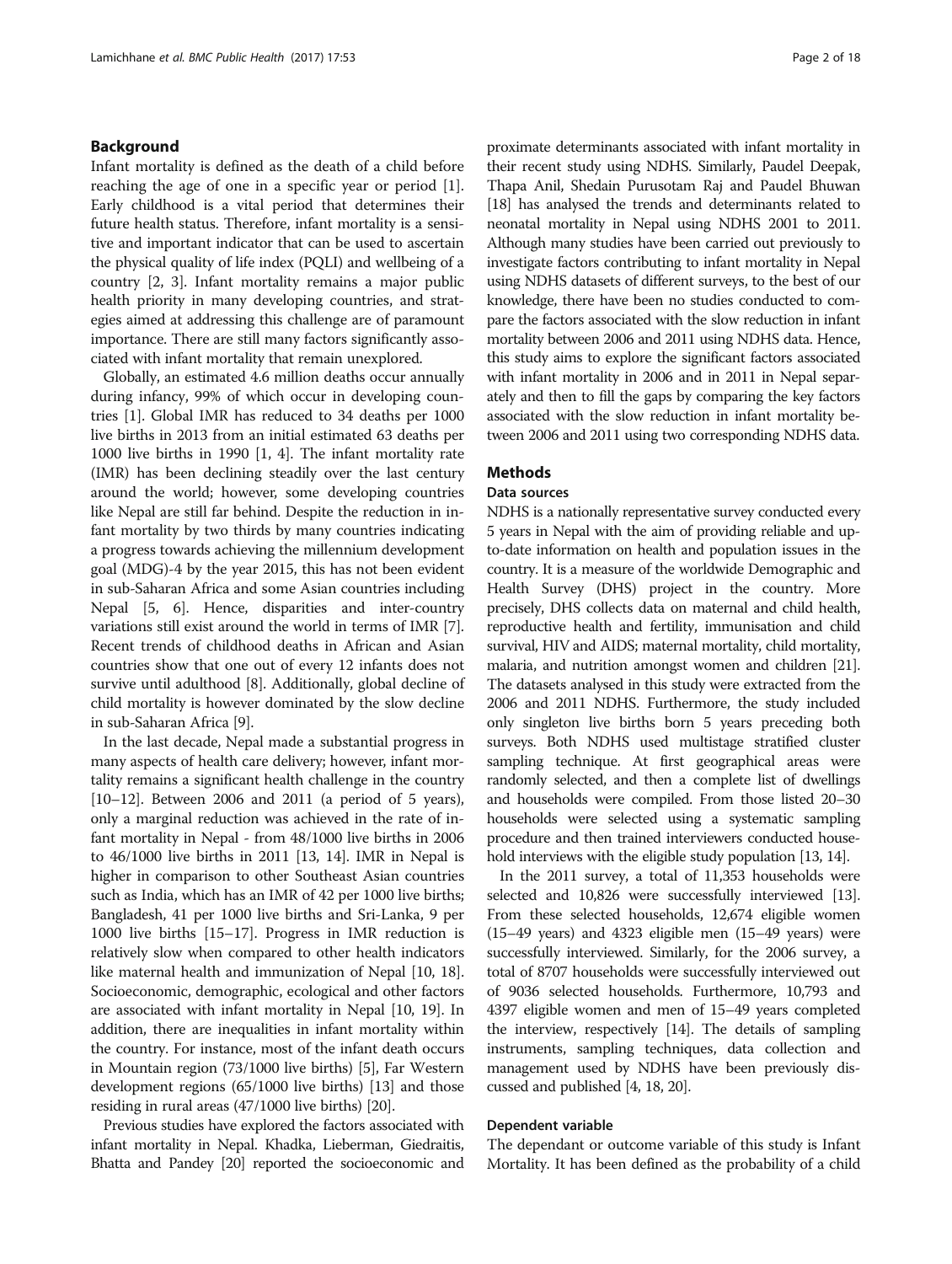dying before the age of one (<12 months) in a specific year or period [[1\]](#page-16-0). In regression analysis, the survival status of infants was further recoded as '1' for infant who died within the first 12 months of life and '0' for infants who survived beyond 12 months of life.

#### Study framework and independent variables

In this study, modified version of Mosley and Chen's [[22](#page-17-0)] conceptual framework was used considering the context of Nepal (Fig. 1). Factors related to infant mortality were grouped into three levels, namely community factors, socio-economic factors and proximate factors. Mosley and Chen anticipated that proximate factors such as maternal, infant, delivery and post-delivery factors would directly influence infant mortality; and the socioeconomic and community level factors would have an indirect influence [\[22\]](#page-17-0).

Selected independent variables along with definitions and coding categories are listed in Table [1](#page-3-0).

#### Statistical analysis

To adjust for unequal selection probability due to multistage cluster sampling, Complex Samples Analyses was used in the data analysis and modelling procedures. In the

Complex samples analysis procedure, appropriate strata, cluster and weight variables were used to compute more accurate standard errors and confidence intervals. Three stage statistical analyses were conducted in this study. At the first stage, univariate analysis was carried out and IMR was reported, while at the second stage bivariate analysis assessed the unadjusted association (crude odds ratio (COR)) between infant mortality and each of the categorical predictors of interest using simple binary logistic regression analysis. All factors which were with a  $p$  value  $\leq$  =0.1 (statistically significant at 10%) in the second stage were candidate factors for next stage multivariable regression analysis. In the third stage, a multiple logistic regression analysis was performed to assess the adjusted effect of factors on infant mortality for community level, socio economic level and proximate level factors, separately, and three sets of adjusted odds ratio (AOR) and its corresponding 95% confidence interval (CI) were reported.

Finally, an additional overall multiple logistic regression analysis was performed. The three sets of significant predictors obtained at the third stage modelling were entered into the final multiple regression model one after another from community level, then socioeconomic level and

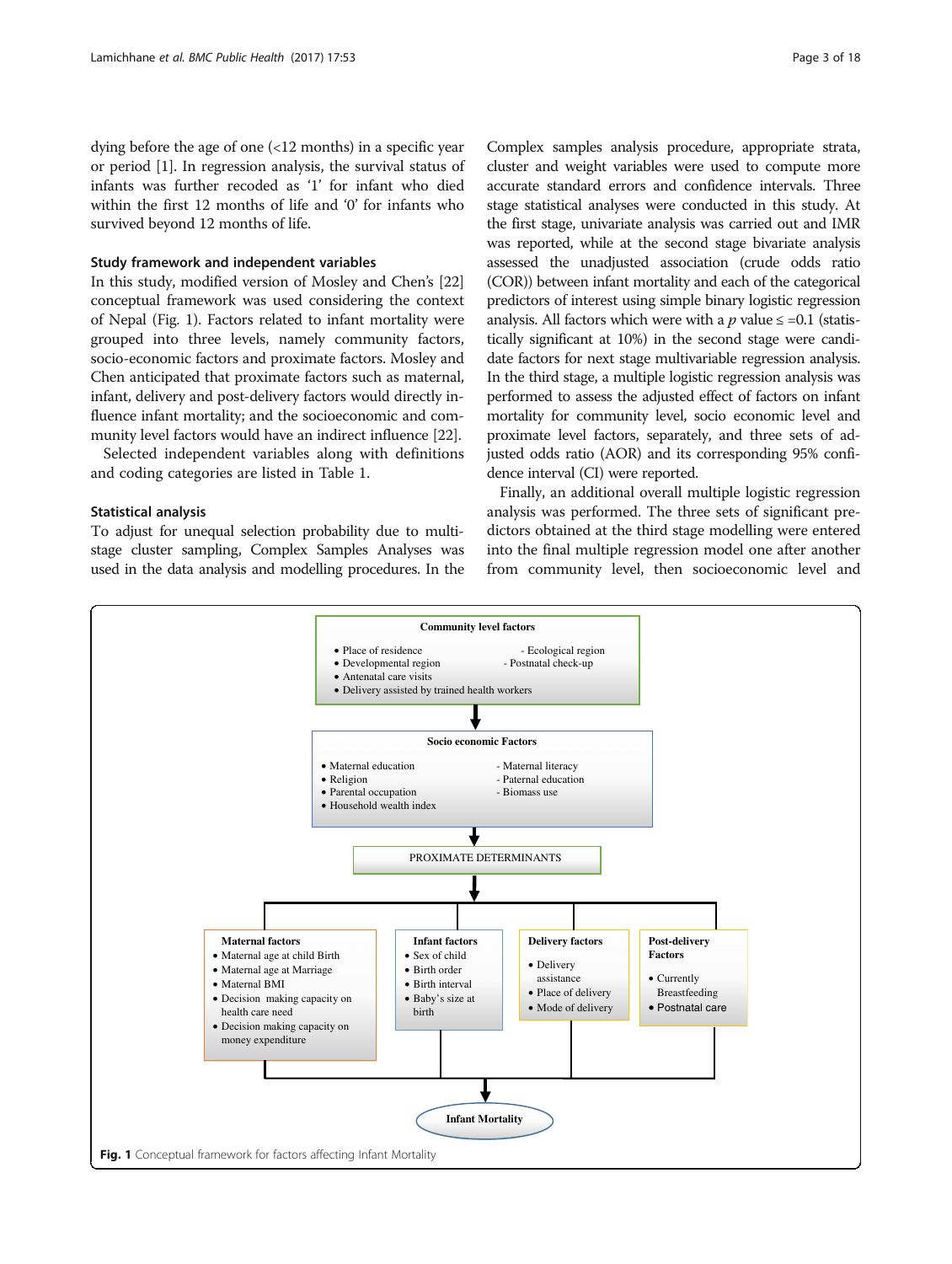<span id="page-3-0"></span>Variables

Community level factors Development regions (Administrative)

Ecological regions

Antenatal care visits in the cluster

Delivery assisted by trained health workers in the cluster

Postnatal check-up/ care received by mothers in the cluster

Socio economic factors Maternal education

Paternal education

Maternal literacy

Paternal occupation

Maternal occupation

Wealth index

Biomass use (cooking fuel)

Religion

Residence

| Definitions and category                                                                                                                     | (Continued)                                            |                                                                                                                                                                                                     |  |  |  |  |
|----------------------------------------------------------------------------------------------------------------------------------------------|--------------------------------------------------------|-----------------------------------------------------------------------------------------------------------------------------------------------------------------------------------------------------|--|--|--|--|
| Developmental regions<br>(1 = Far-Western; 2 = Mid-Western;<br>$3 = Western$ ; $4 = Central$ ; $5 = Eastern$ )<br>Ecologically defined area. | Decision making<br>on own health<br>care need          | Decision making capacity of mothers on her<br>own health care needs<br>$(1 =$ Respondent alone;<br>$2 =$ Respondent and husband/<br>partner/other;<br>3 = Husband/partner alone;                    |  |  |  |  |
| Division according to<br>ecological zone<br>$(3 = \text{Mountain}; 2 = \text{Hill}; 1 = \text{Teral})$                                       | Decision making<br>capacity on money                   | 4 = Someone else)<br>Decision making capacity of<br>mothers on money expenditure.                                                                                                                   |  |  |  |  |
| Residence type (1 = Urban; 2 = Rural)                                                                                                        | expenditure                                            | $(1 =$ Respondent alone;                                                                                                                                                                            |  |  |  |  |
| Any antenatal care service<br>received by mother<br>during pregnancy (0 = Yes; 1 = No)                                                       |                                                        | $2 =$ Respondent and husband/<br>partner/other;<br>3 = Husband/partner alone;<br>$4 =$ Someone else)                                                                                                |  |  |  |  |
| Birth assistance during delivery<br>in the cluster<br>$(0 = Yes/Some; 1 = No/None)$                                                          | Maternal BMI ( $kg/m2$ )                               | Maternal BMI as per WHO classification<br>$(1 =$ Underweight $(< 18.50)$ ;<br>2 = Normal range (18.50-24.99);                                                                                       |  |  |  |  |
| Postnatal check-up by mothers<br>after delivery<br>$(0 = Yes; 1 = No)$                                                                       |                                                        | 3 = Overweight/Obese- at risk (>25.0)<br>$^4$ Maternal BMI Asian (1 = Underweight (<18.49);<br>2 = Normal range (18.5-24.99);<br>$3 =$ Overweight/Obese- at risk (>25.0)                            |  |  |  |  |
| Maternal formal years of schooling/education                                                                                                 | Sex of child                                           | Sex of infant ( $0 =$ Male; $1 =$ Female)                                                                                                                                                           |  |  |  |  |
| $(0 = No$ education; $1 = primary$ ;<br>2 = secondary; 3 = Higher)                                                                           | Birth order/rank                                       | Birth rank of infant as a categorical variable (1<br>= 1 <sup>st</sup> birth rank; $2 = 2^{nd}$ or 3 <sup>rd</sup> birth rank; 3<br>$=$ $\geq$ 4 <sup>th</sup> birth rank)                          |  |  |  |  |
| Father's formal years of schooling/education<br>$(0 = No$ education; $1 = primary$ ;<br>2 = secondary; 4 = Higher)                           | Birth interval                                         | Succeeding birth interval ( $0 = 24$ months;<br>$1 = 24$ months)<br>Preceding birth interval ( $0 = 24$ months;                                                                                     |  |  |  |  |
| Religion of parents<br>(1 = Hindu; 2 = Buddhist; 3 = Muslim;<br>4 = Christian/Kirat/other)                                                   | Baby's size at birth                                   | $1 = 24$ months)<br>Subjective assessment of the respondent                                                                                                                                         |  |  |  |  |
| Mother's literacy level<br>$(1 =$ able to read whole<br>sentence or only parts;<br>2 = unable to read at all)                                | (Birth size defined<br>by baby's birth weight)         | on the baby's birth size<br>$(1 = \text{very large/larger than average})$<br>$(>3000 \text{ q})$ ; 2 = average (2500 to 3000 gm);<br>$3 = \text{very small/s}$ mall/smaller than average (<2500 g)) |  |  |  |  |
| Father's employment status                                                                                                                   | Place of delivery                                      | Delivery place ( $0 =$ Home; $1 =$ Health Facility)                                                                                                                                                 |  |  |  |  |
| $(0 =$ Unemployed; $1 =$ Employed;<br>2 = Don't know)                                                                                        | Mode of delivery                                       | Mode of delivery $(1 = \text{Non-caesarean section}/$<br>Normal/vaginal; $2 =$ caesarean section)                                                                                                   |  |  |  |  |
| Mother's employment status<br>$(0 =$ Unemployed; $1 =$ employed)                                                                             | Delivery assistant by                                  | Type of delivery assistance<br>$(1 =$ Professionals                                                                                                                                                 |  |  |  |  |
| Household index of amenities/families<br>economic status<br>$(1 = \text{Poorest}; 2 = \text{Poorer}; 3 = \text{Middle};$                     | Currently                                              | (Doctors, Nurses and Midwives;<br>2-Traditional births attendants<br>(TBAs); $3 =$ combined; $4 =$ No assistance)<br>Breastfeeding status during the time of                                        |  |  |  |  |
| $4 =$ Richer; $5 =$ Richest)<br>Types of cooking fuel used in the family                                                                     | Breastfeeding                                          | interview $(1 = yes; 2 = No)$                                                                                                                                                                       |  |  |  |  |
| $(1 =$ relatively non-polluting;<br>2 = relatively high polluting)                                                                           | <sup>a</sup> Maternal BMI Asian was used in this study |                                                                                                                                                                                                     |  |  |  |  |

Proximate determinants

| Mother's age at<br>child birth    | Maternal age at childbirth as<br>categorical variable<br>$(1 = 516$ years; 2 = 17-21 years;<br>$3 = 222$ years)       |
|-----------------------------------|-----------------------------------------------------------------------------------------------------------------------|
| Mother's age at<br>marriage       | Maternal age at first marriage<br>as categorical variable<br>$(1 = 516$ years; $2 = 17-21$ years;<br>$3 = 222$ years) |
| Maternal Marital<br><b>Status</b> | Maternal marital status<br>$(0 =$ never married; 1 = Currently married;<br>$2 =$ Widowed; $3 =$ Divorced/Separated)   |

Table 1 Operational definition and categorisation of selected explanatory variables for both NDHS 2006 and NDHS 2011 (Continued)

proximate level hierarchically. At each step of the modelling, the effect of these factors on the infant mortality was assessed and significant factors (at 5% level) were retained for next step of the modelling, using a stepwise backward elimination regression method. This hierarchical regression modelling process was repeated for 2006 and 2011 datasets separately.

The statistical analyses were carried out using IBM SPSS Statistics for Windows, Version 22.0 (IBM Corp. Released 2011. Armonk, NY: IBM Corp USA).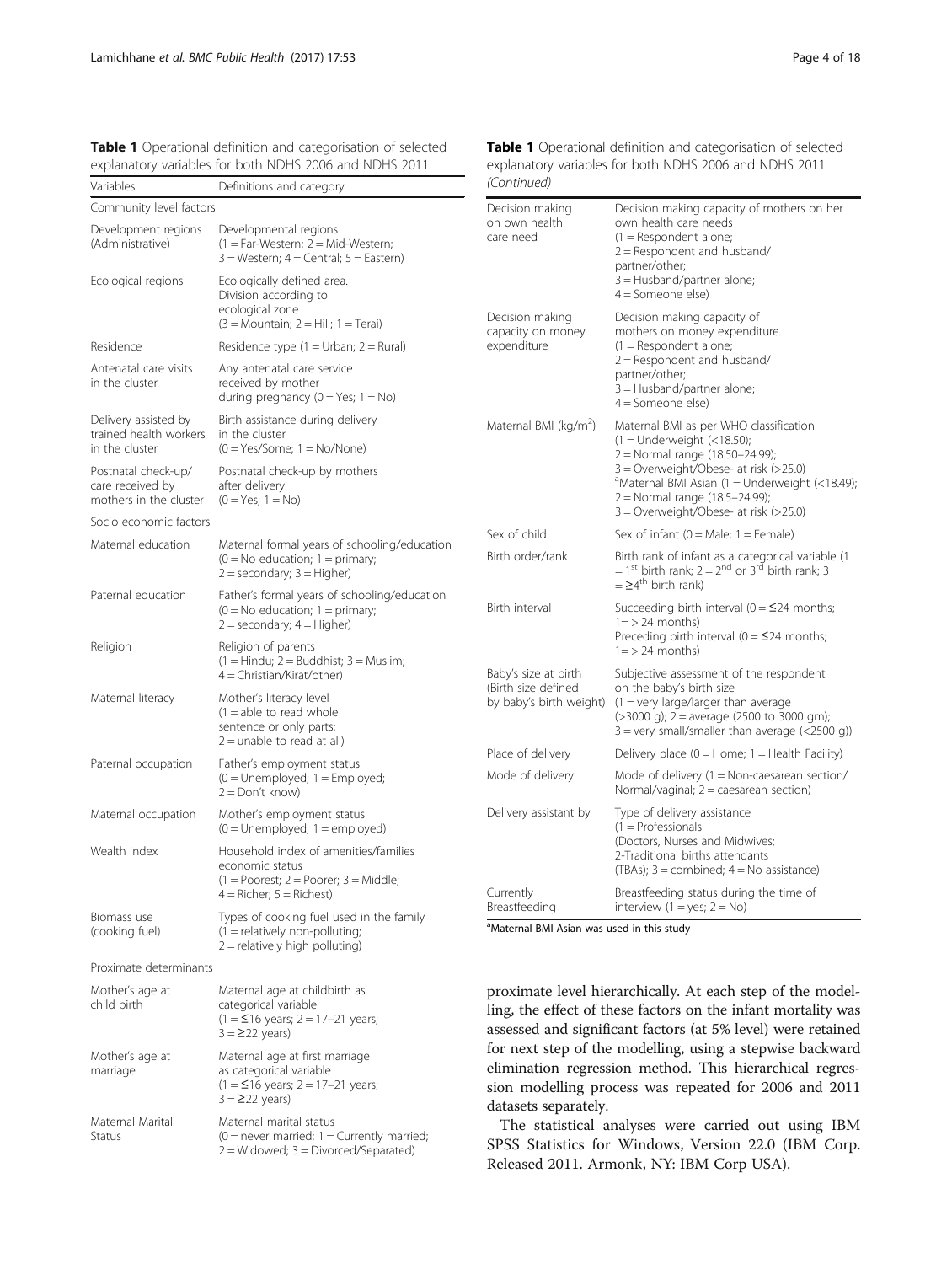#### Results

The study consisted of a total of 5836 live births with 280 infant deaths for NDHS 2006 and 5274 live births with 241 infant deaths for NDHS 2011. The unweighted IMR were 48 and 46 deaths per 1000 live births for NDHS 2006 and NDHS 2011, respectively.

### IMR for NDHS 2006 and 2011 (univariate analysis Tables 2 and [3](#page-6-0))

Tables 2 and [3](#page-6-0) summarizes the IMR for the NDHS 2006 and 2011, respectively. The highest IMR was recorded in the Mountain region with 78 deaths per 1000 live births in 2006 and 61 deaths per 1000 live births in 2011. For both surveys, infants whose mothers had no education (74/1000 live births in NDHS 2006, 49/1000 live births in 2011), gave birth to her first child at the age younger than 16 years (53/1000 live births in 2006, 49/1000 live births in 2011) and did not have decision making authority on their own health care and money expenditure were found to have the highest IMR (Tables 2 and [3](#page-6-0)). In NDHS 2011, furthermore, IMR was also higher among infants who were born with preceding and succeeding birth interval of more than 24 months.

### Factors associated with infant mortality (third stage multiple logistic regression analysis Tables [4](#page-8-0) and [5\)](#page-11-0)

Tables [4](#page-8-0) and [5](#page-11-0) summarizes the identified factors associated with infant mortality for the NDHS 2006 and 2011, respectively. For NDHS 2006, among community level factors, the study found that infants born in the Mid-Western region had 82% higher odds of dying; the odds of death for infants born in Hilly region was reduced by 57% compared to those born in the Mountain region; and infants born to mothers who received some assistance during delivery had reduced the odds of death by 50% (Tables [4](#page-8-0) and [5\)](#page-11-0). Within only the group of socioeconomic level factors, the study revealed that infants born to unemployed mothers or born in families using relatively non-polluting cooking fuel had lowered odds of death (Tables [4](#page-8-0) and [5\)](#page-11-0). Considering proximate level factors specifically, infants who were born with a shorter than 24 months succeeding birth interval, and not breastfed were found to have significantly higher odds of death. On the other hands, the odds of mortality for infants who were delivered by the assistance of professionals reduced significantly.

For NDHS 2011, delivery assistance was the only community level factor that was significantly associated with infant mortality (Tables [4](#page-8-0) and [5\)](#page-11-0). Assistance during delivery  $(AOR = 0.35, 95\% \text{ CI: } 0.15-0.81, p = 0.015)$  was found to have protective effect for infants. For socioeconomic level factors, only paternal education was found to be significant negatively associated with infant mortality ( $p = 0.010$ ). Regarding proximate level determinants,

| COMMUNISMENT LACTORS                  |         |         |
|---------------------------------------|---------|---------|
| <b>NDHS 2006</b>                      |         |         |
| Variables                             | $IMR^a$ | P value |
| Region                                |         | 0.007   |
| Far-Western                           | 60      |         |
| Mid-Western                           | 65      |         |
| Western                               | 30      |         |
| Central                               | 34      |         |
| Eastern                               | 35      |         |
| Ecological Region (5836)              |         | 0.003   |
| Terai                                 | 45      |         |
| Hill                                  | 30      |         |
| Mountain                              | 78      |         |
| Residence(5836)                       |         | 0.062   |
| Urban                                 | 30      |         |
| Rural                                 | 43      |         |
| Maternal Antenatal care visits (2946) |         | 0.001   |
| Yes                                   | 17      |         |
| No                                    | 35      |         |
| Delivery assisted (4494)              |         | 0.013   |
| Yes                                   | 40      |         |
| No                                    | 74      |         |
| Post-natal care (maternal) (734)      |         |         |
| Yes                                   | 21      |         |
| No                                    | 42      |         |
| Socioeconomic level Factors           |         |         |
| Maternal education (5836)             |         | 0.012   |
| No education                          | 48      |         |
| Primary                               | 37      |         |
| Secondary                             | 23      |         |
| Partner's education (5836)            |         | 0.048   |
| No education                          | 53      |         |
| Primary                               | 41      |         |
| Secondary                             | 37      |         |
| Higher                                | 25      |         |
| Religion (5836)                       |         | 0.383   |
| Hindu                                 | 43      |         |
| <b>Buddhist</b>                       | 21      |         |
| Muslim                                | 43      |         |
| Kirat                                 | 46      |         |
| Christian/others                      | 51      |         |
| Maternal literacy (5836)              |         | 0.025   |
| Able to read parts or whole sentence  | 33      |         |

| Table 2 Infant Mortality Rate by selected background           |  |  |
|----------------------------------------------------------------|--|--|
| characteristics in the population of Nepal, 2006 (Total: 5836) |  |  |

Community level Factors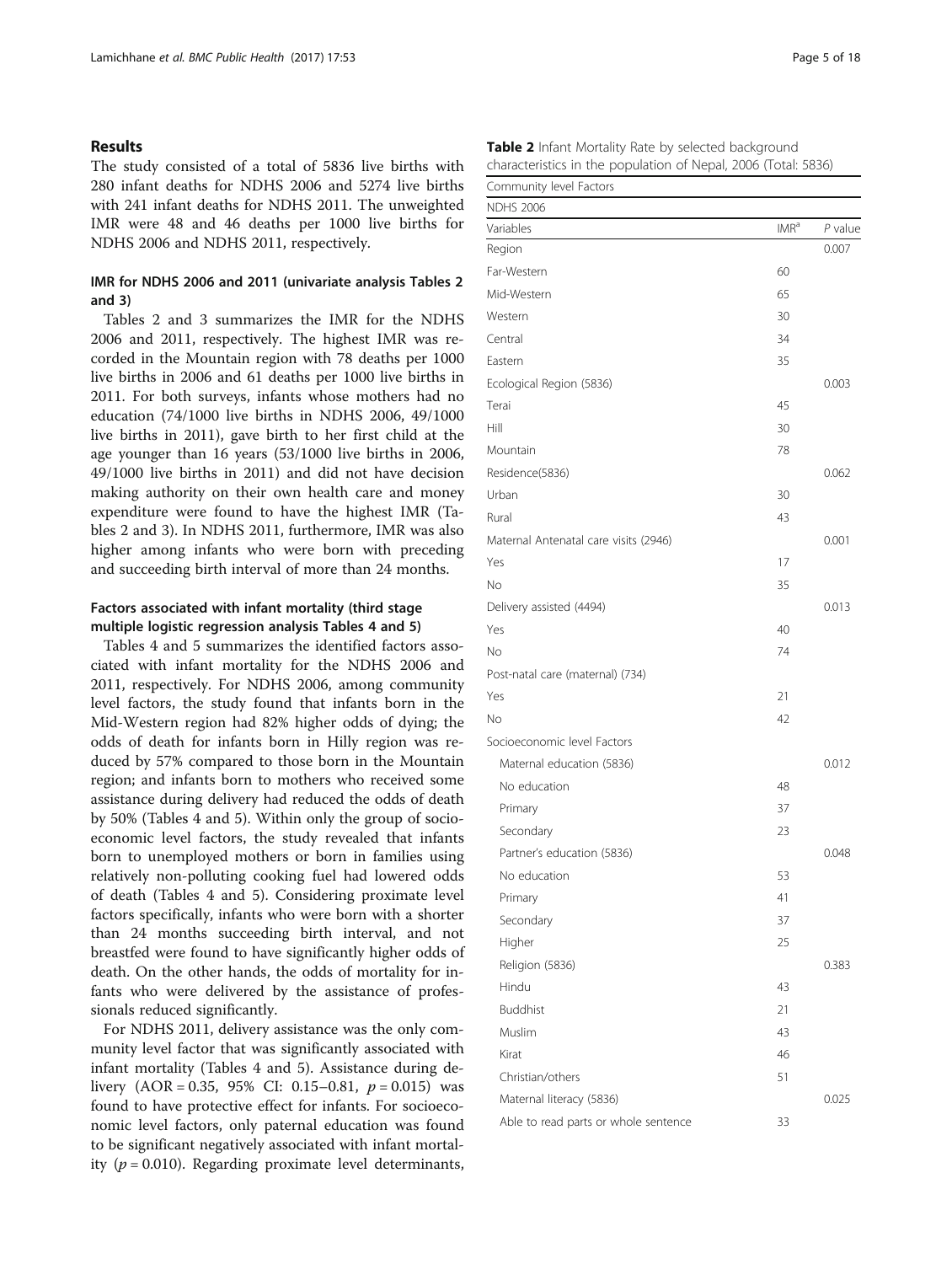| Table 2 Infant Mortality Rate by selected background           |
|----------------------------------------------------------------|
| characteristics in the population of Nepal, 2006 (Total: 5836) |
| (Continued)                                                    |

| Unable to read at all                          | 48  |       |
|------------------------------------------------|-----|-------|
| Partner's occupation (5836)                    |     | 0.379 |
| Unemployed                                     | 23  |       |
| Employed                                       | 42  |       |
| Don't Know                                     | 22  |       |
| Maternal occupation (5836)                     |     | 0.002 |
| Unemployed                                     | 22  |       |
| Employed                                       | 48  |       |
| Biomass use (5836)                             |     | 0.001 |
| Relatively non-polluting                       | 10  |       |
| Relatively high polluting                      | 45  |       |
| Wealth Index (5836)                            |     | 0.094 |
| Poorest                                        | 52  |       |
| Poorer                                         | 38  |       |
| Middle                                         | 51  |       |
| Richer                                         | 30  |       |
| Richest                                        | 28  |       |
| Proximate level Factors                        |     |       |
| Maternal Factors                               |     |       |
| Mother's age at Marriage (5836)                |     | 0.063 |
| $<$ 16 years                                   | 46  |       |
| 17-21 years                                    | 38  |       |
| >22 years                                      | 22  |       |
| Maternal age at Child Birth (5836)             |     | 0.104 |
| <16 years                                      | 53  |       |
| 17-21 years                                    | 42  |       |
| >22 years                                      | 30  |       |
| Mother marital status (5836)                   |     | 0.532 |
| Married                                        | 42  |       |
| Widowed                                        | 23  |       |
| Divorced/Separated                             | 20  |       |
| Decision making on own health care need (5836) |     | 0.007 |
| Respondent alone                               | 24  |       |
| Respondent & husband/partner/other             | 37  |       |
| Husband/Partner alone                          | 53  |       |
| Someone else                                   | 46  |       |
| Decision making on own health care need (5836) |     | 0.007 |
| Respondent alone                               | 31  |       |
| Respondent & husband/partner/other             | 56  |       |
| Husband/Partner alone                          | 54  |       |
| Someone else                                   | 135 |       |
| Maternal BMI (Asian) (5836)                    |     | 0.064 |
|                                                |     |       |

Table 2 Infant Mortality Rate by selected background characteristics in the population of Nepal, 2006 (Total: 5836) (Continued)

| Underweight <18.49               | 46  |       |
|----------------------------------|-----|-------|
| Normal range 18.5-24.99          | 42  |       |
| Overweight/obsess >=25.00        | 18  |       |
| Infant Factors                   |     |       |
| Sex of Child (5836)              |     | 0.419 |
| Male                             | 39  |       |
| Female                           | 44  |       |
| Birth order (5836)               |     | 0.004 |
| 1st birth rank                   | 56  |       |
| 2nd or 3rd birth                 | 31  |       |
| >4th birth rank                  | 43  |       |
| Preceding Birth Interval (5836)  |     | 0.001 |
| $\leq$ =24 months                | 57  |       |
| >24 months                       | 26  |       |
| Succeeding Birth Interval (5836) |     | 0.001 |
| $\epsilon = 24$ months           | 131 |       |
| >24 months                       | 26  |       |
| Baby's size at birth (4494)      |     | 0.013 |
| Very large/Larger than average   | 34  |       |
| Average                          | 37  |       |
| Very small/Smaller than average  | 64  |       |
| Delivery Factors                 |     |       |
| Place of delivery (4496)         |     | 0.016 |
| Home                             | 45  |       |
| Health Facility                  | 26  |       |
| Deliver Assisted by (4494)       |     | 0.001 |
| Professional                     | 22  |       |
| <b>TRA</b>                       | 40  |       |
| Combined                         | 113 |       |
| No assistance                    | 74  |       |
| Mode of delivery (4494)          |     | 0.045 |
| Normal (non-caesarean section)   | 42  |       |
| Caesarean Section                | 12  |       |
| Currently breastfeeding (5836)   |     | 0.001 |
| Yes                              | 34  |       |
| Nο                               | 58  |       |

Number and weighted numbers of infant and their respective percentages were calculated before calculating the infant mortality rate (IMR) Unit: Death per 1000 live births

Abbreviations: IMR infant mortality rate

Weighted

only some infant and delivery factors were found to be strongly associated with infant mortality (Tables [4](#page-8-0) and [5](#page-11-0)). Infants who were born through normal delivery modes; who were born with a preceding or a succeeding interval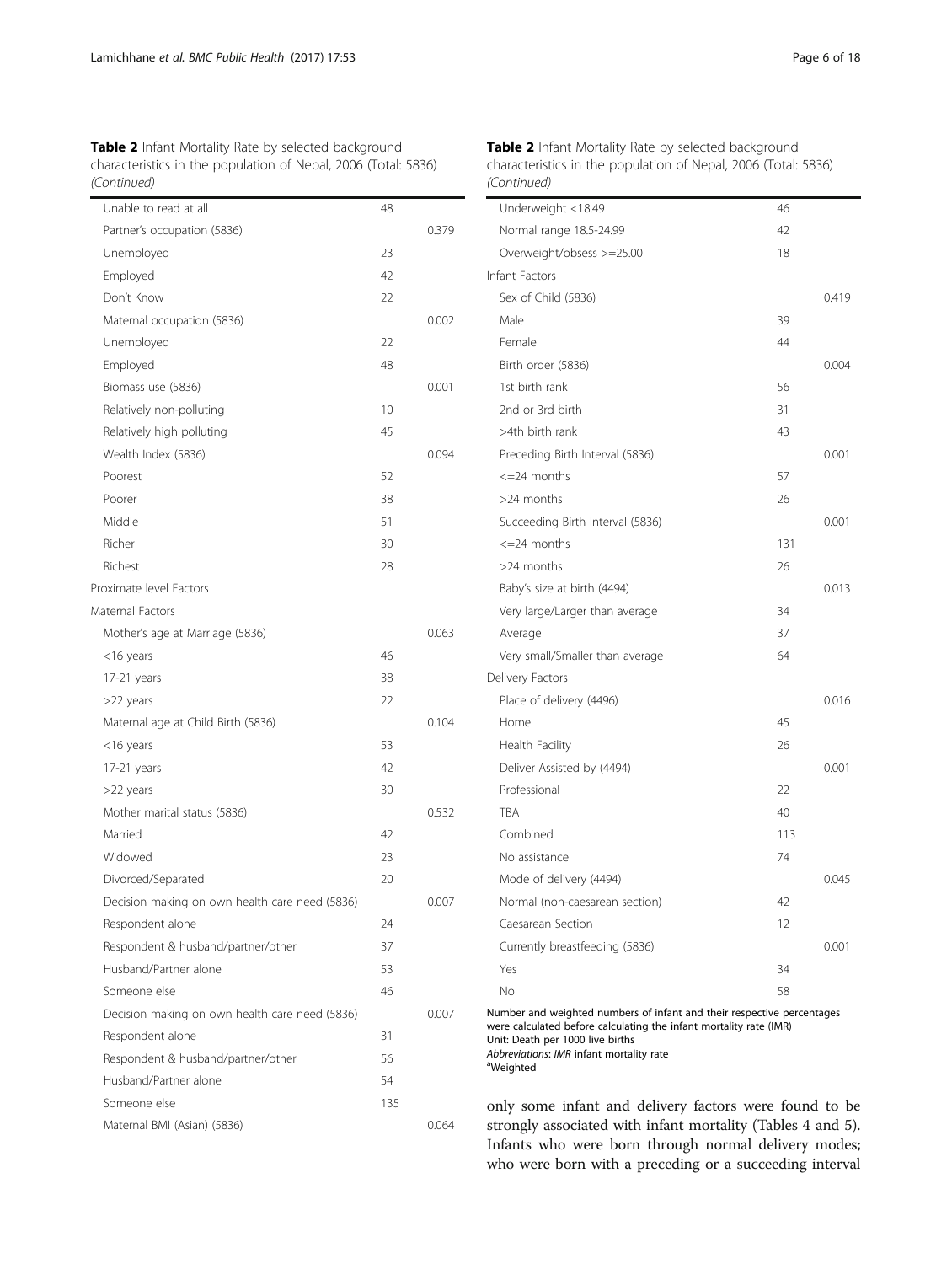| Community level Factors               |    |                  |           | (Continued)             |
|---------------------------------------|----|------------------|-----------|-------------------------|
| <b>NDHS 2011</b>                      |    |                  |           | Able to read parts or   |
| Variables                             |    | IMR <sup>a</sup> | $P$ value | Unable to read at all   |
| Region 5274)                          |    |                  | 0.582     | Paternal occupation (   |
| Far-Western                           | 54 |                  |           | Unemployed              |
| Mid-Western                           | 42 |                  |           | Employed                |
| Western                               | 47 |                  |           | Don't Know              |
| Central                               | 43 |                  |           | Maternal occupation     |
| Eastern                               | 37 |                  |           | Unemployed              |
| Ecological Region (5274)              |    |                  | 0.001     | Employed                |
| Terai                                 | 41 |                  |           | Biomass use (5274)      |
| Hill                                  | 44 |                  |           | Relatively non-pollutir |
| Mountain                              | 61 |                  |           | Relatively high polluti |
| Residence (5274)                      |    |                  | 0.022     | Others                  |
| Urban                                 | 40 |                  |           | Wealth Index (5274)     |
| Rural                                 | 44 |                  |           | Poorest                 |
| Maternal Antenatal care visits (2994) |    |                  | 0.036     | Poorer                  |
| Yes                                   | 20 |                  |           | Middle                  |
| No                                    | 38 |                  |           | Richer                  |
| Delivery assisted (4183)              |    |                  | 0.085     | Richest                 |
| Yes                                   | 42 |                  |           | Proximate level Factors |
| No                                    | 78 |                  |           | Maternal Factors        |
| Post-natal care (maternal) (2994)     |    |                  | 0.189     | Mother's age at Marri   |
| Yes                                   | 18 |                  |           | <16 years               |
| No                                    | 26 |                  |           | 17-21 years             |
| Socioeconomic level Factors           |    |                  |           | >22 years               |
| Maternal education (5274)             |    |                  | 0.356     | Maternal age at Child   |
| No education                          | 49 |                  |           | <16 years               |
| Primary                               | 43 |                  |           | 17-21 years             |
| Secondary                             | 36 |                  |           | >22 years               |
| Higher                                | 28 |                  |           | Mother marital status   |
| Partner's education (5274)            |    |                  | 0.010     | Married                 |
| No education                          | 57 |                  |           | Widowed                 |
| Primary                               | 52 |                  |           | Divorced/Separated      |
| Secondary                             | 35 |                  |           | Decision making on o    |
| Higher                                | 21 |                  |           | Respondent alone        |
| Religion (5274)                       |    |                  | 0.617     | Respondent & husbar     |
| Hindu                                 | 44 |                  |           | Husband/Partner alor    |
| <b>Buddhist</b>                       | 58 |                  |           | Someone else            |
| Muslim                                | 30 |                  |           | Decision making on o    |
| Kirat                                 | 0  |                  |           | Respondent alone        |
| Christian/others                      | 22 |                  |           | Respondent & husbar     |

Maternal literacy (5274) 0.017

<span id="page-6-0"></span>Table 3 Infant Mortality Rate by selected background characteristics in the population of Nepal, 2011 (Total: 5274)

Table 3 Infant Mortality Rate by selected background characteristics in the population of Nepal, 2011 (Total: 5274) (Continued)

| Able to read parts or whole sentence           | 36 |       |
|------------------------------------------------|----|-------|
| Unable to read at all                          | 53 |       |
| Paternal occupation (5274)                     |    | 0.905 |
| Unemployed                                     | 0  |       |
| Employed                                       | 44 |       |
| Don't Know                                     | 40 |       |
| Maternal occupation (5274)                     |    | 0.726 |
| Unemployed                                     | 46 |       |
| Employed                                       | 40 |       |
| Biomass use (5274)                             |    | 0.050 |
| Relatively non-polluting                       | 43 |       |
| Relatively high polluting                      | 29 |       |
| Others                                         | 62 |       |
| Wealth Index (5274)                            |    | 0.610 |
| Poorest                                        | 48 |       |
| Poorer                                         | 44 |       |
| Middle                                         | 45 |       |
| Richer                                         | 45 |       |
| Richest                                        | 30 |       |
| Proximate level Factors                        |    |       |
| Maternal Factors                               |    |       |
| Mother's age at Marriage (5274)                |    | 0.092 |
| <16 years                                      | 49 |       |
| 17-21 years                                    | 47 |       |
| >22 years                                      | 30 |       |
| Maternal age at Child Birth (5274)             |    | 0.466 |
| <16 years                                      | 48 |       |
| 17-21 years                                    | 39 |       |
| >22 years                                      | 39 |       |
| Mother marital status (5274)                   |    | 0.871 |
| Married                                        | 44 |       |
| Widowed                                        | 47 |       |
| Divorced/Separated                             | 25 |       |
| Decision making on own health care need (5274) |    | 0.370 |
| Respondent alone                               | 45 |       |
| Respondent & husband/partner/other             | 37 |       |
| Husband/Partner alone                          | 45 |       |
| Someone else                                   | 55 |       |
| Decision making on own health care need (5274) |    | 0.455 |
| Respondent alone                               | 25 |       |
| Respondent & husband/partner/other             | 29 |       |
| Husband/Partner alone                          | 59 |       |
|                                                |    |       |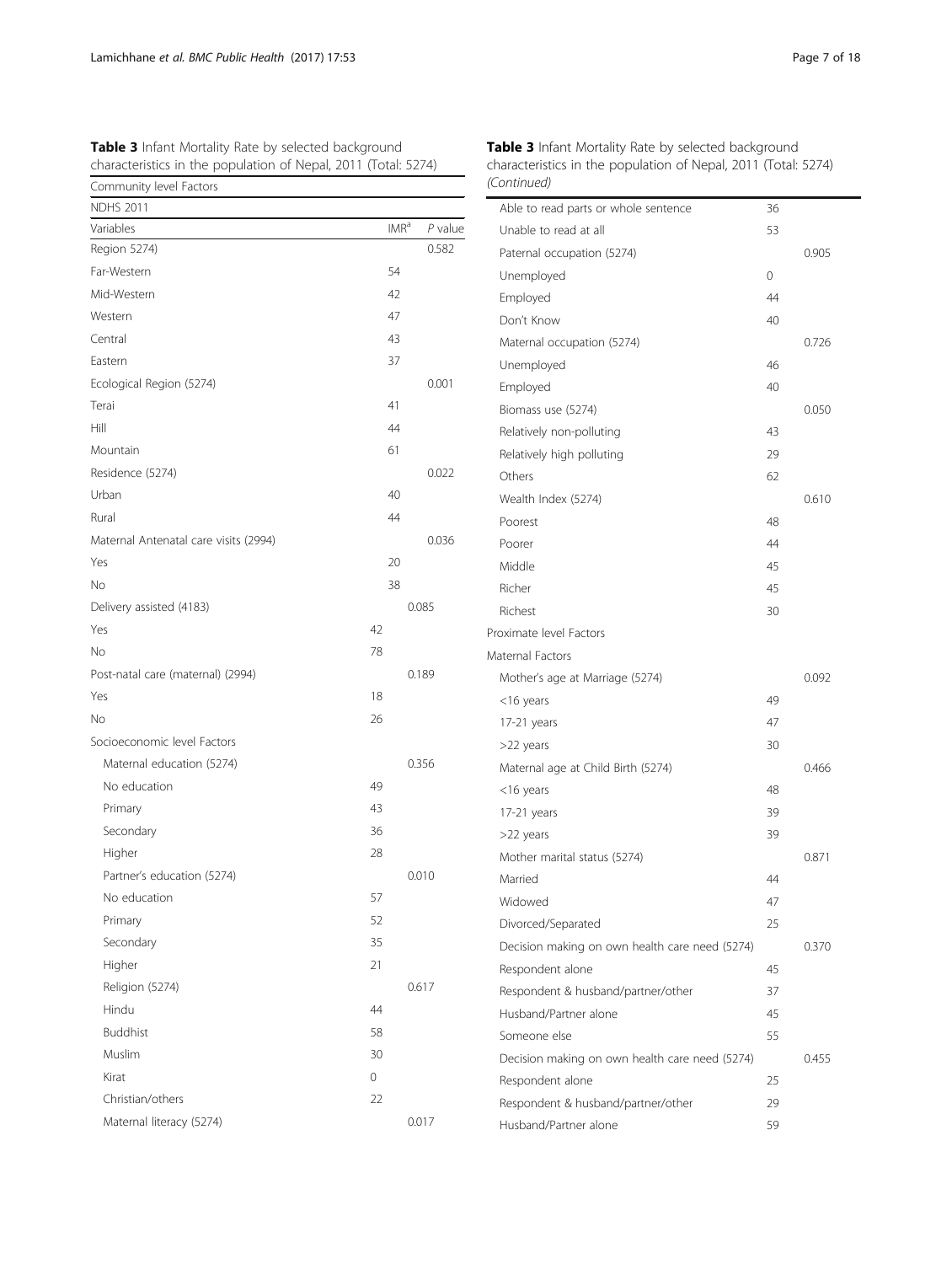Table 3 Infant Mortality Rate by selected background characteristics in the population of Nepal, 2011 (Total: 5274) (Continued)

| Someone else                     | 57  |       |
|----------------------------------|-----|-------|
| Maternal BMI (Asian) (2557)      |     | 0.493 |
| Underweight <18.49               |     |       |
| Normal range 18.5-24.99          |     |       |
| Overweight/obsess >=25.00        |     |       |
| Infant Factors                   |     |       |
| Sex of Child (5836)              |     | 0.212 |
| Male                             | 47  |       |
| Female                           | 40  |       |
| Birth order (5836)               |     | 0.272 |
| 1st birth rank                   | 51  |       |
| 2nd or 3rd birth                 | 40  |       |
| >4th birth rank                  | 39  |       |
| Preceding Birth Interval (5836)  |     | 0.009 |
| $\epsilon = 24$ months           |     |       |
| $>$ 24 months                    |     |       |
| Succeeding Birth Interval (5836) |     | 0.001 |
| <=24 months                      | 151 |       |
| $>$ 24 months                    | 41  |       |
| Baby's size at birth (4494)      |     | 0.004 |
| Very large/Larger than average   | 29  |       |
| Average                          | 41  |       |
| Very small/Smaller than average  | 70  |       |
| Delivery Factors                 |     |       |
| Place of delivery (4496)         |     | 0.316 |
| Home                             | 46  |       |
| Health Facility                  | 38  |       |
| Deliver Assisted by (4494)       |     | 0.437 |
| Professional                     | 39  |       |
| TBA                              | 45  |       |
| Combined                         | 36  |       |
| No assistance                    | 78  |       |
| Mode of delivery (4494)          |     | 0.018 |
| Normal (non-caesarean section)   | 45  |       |
| Caesarean Section                | 11  |       |
| Currently breastfeeding (5836)   |     | 0.002 |
| Yes                              | 36  |       |
| No                               | 57  |       |

Number and weighted numbers of infant and their respective percentages were calculated before calculating the infant mortality rate (IMR) Unit: Death per 1000 live births

Abbreviations: IMR infant mortality rate

<sup>a</sup>Weighted

of less than 24 months; who were born very small or smaller than average; or who were not breastfed were found to have significant higher odds of dying compared to their counterparts.

### Final factors associated with infant mortality (final overall hierarchical multiple logistic regression analysis Table [6](#page-13-0))

The final overall model identified ecological region, succeeding birth interval, currently breastfeeding and type of delivery assistance as the significant predictors affecting infant mortality for NDHS 2006 (Table [6](#page-13-0)). Infants who were born in Mountain region; who were born with a succeeding birth interval of less than 24 months (AOR = 6.66, 95% CI: 3.74–11.86,  $p = 0.001$ ) and who were not breastfed  $(AOR = 1.62, 95\% \text{ CI: } 1.01 - 2.58, p = 0.044)$  had significantly higher odds of dying. However, the odds of mortality were reduced odds by 63% (AOR = 0.37, 95% CI: 0.14– 0.95,  $p = 0.039$ ) for those infants who were delivered through the assistance of professionals (doctors, nurses and midwives) (AOR = 0.37, 95% CI: 0.14–0.95,  $p = 0.039$ ).

For NDHS 2011, three (all proximate level) infant factors were identified by the final model. Infants born with preceding birth intervals (AOR = 1.94, 95% CI: 1.04–3.64,  $p = 0.022$ ) or succeeding birth intervals (AOR = 3.22, 95% CI: 1.51–6.87,  $p = 0.002$ ) less than 24 months had significant higher odds of mortality compared to their counterparts. In addition, infants who were born very large or larger than average had significantly reduced odds (AOR  $= 0.17, 95\%$ CI: 0.05–0.62,  $p = 0.008$ ) of dying compared to those born very small or smaller than average.

#### **Discussion**

This study explored and compared the associated risk factors of infant mortality using evidence from NDHS 2006 and 2011. The bivariate and multivariate regression models of this study found a number of significant predictors (Tables [4](#page-8-0) and [5\)](#page-11-0); however, they could not retain their significance in the final model (Table [6](#page-13-0)). Without losing any important association, the following discussion will be mainly based on the findings revealed by the final hierarchical overall model, which was built with a backward elimination regression approach with an inclusion of all possible significant predictors obtained from previous models.

### Findings from NDHS 2006 and 2011

Based on the final overall model (Table [6\)](#page-13-0), infants born in hilly ecological region, delivery assistance by professionals and current breastfeeding status appeared as protective factors against infant mortality while succeeding birth interval of less than 24 months (2 years) was identified to be associated with the increased risk of infant mortality in the both study periods. Hence, both proceeding and succeeding birth intervals of less than 24 months (2 years) were associated with a significant increased risk of infant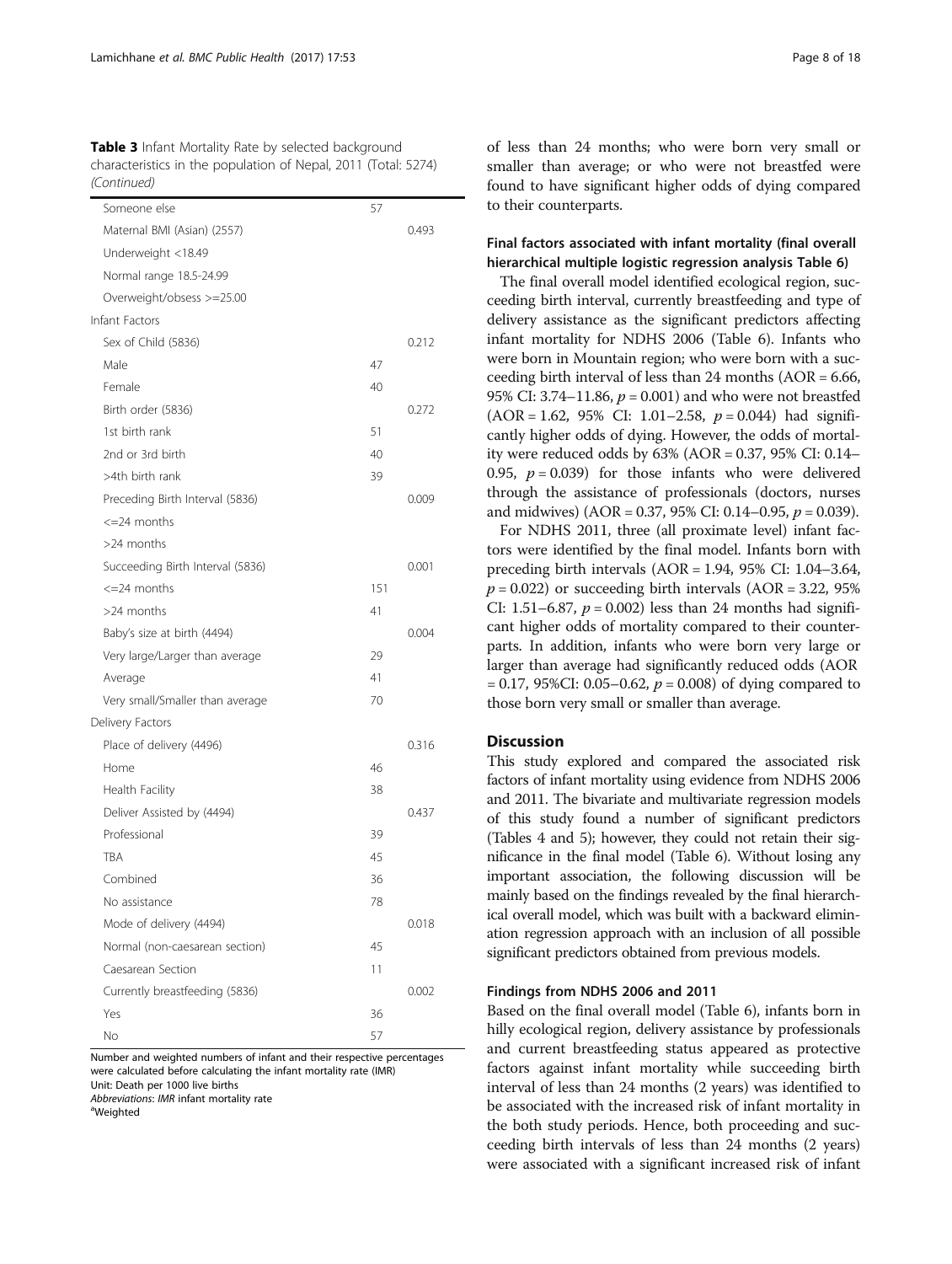<span id="page-8-0"></span>Table 4 Factors associated with infant mortality in Nepal in 2006 (unadjusted and adjusted odds ratio)

|                                                   | <b>NDHS 2006</b> |       |       |           |            |       |       |           |  |
|---------------------------------------------------|------------------|-------|-------|-----------|------------|-------|-------|-----------|--|
| Variables                                         | Unadjusted       |       |       |           | Adjusted   |       |       |           |  |
|                                                   | COR              | 95%Cl |       | $P$ value | <b>AOR</b> | 95%Cl |       | $P$ value |  |
| Community level factors                           |                  |       |       |           |            |       |       |           |  |
| Region                                            |                  |       |       | 0.002     |            |       |       | 0.022     |  |
| Far-Western                                       | 1.770            | 1.019 | 3.074 | 0.043     | 1.498      | 0.903 | 2.483 | 0.116     |  |
| Mid-Western                                       | 1.931            | 1.233 | 3.024 | 0.004     | 1.818      | 1.061 | 3.118 | 0.030     |  |
| Western                                           | 0.866            | 0.446 | 1.682 | 0.669     | 0.810      | 0.387 | 1.696 | 0.573     |  |
| Central                                           | 0.985            | 0.631 | 1.539 | 0.948     | 1.053      | 0.632 | 1.754 | 0.842     |  |
| Eastern                                           | 1.000            |       |       |           | 1.000      |       |       |           |  |
| Ecological Zone                                   |                  |       |       | 0.004     |            |       |       | 0.004     |  |
| Terai                                             | 0.553            | 0.300 | 1.020 | 0.058     | 0.687      | 0.384 | 1.229 | 0.204     |  |
| Hill                                              | 0.361            | 0.188 | 0.692 | 0.002     | 0.425      | 0.216 | 0.834 | 0.013     |  |
| Mountain                                          | 1.000            |       |       |           | 1.000      |       |       |           |  |
| Delivery Assisted                                 |                  |       |       | 0.014     |            |       |       | 0.012     |  |
| Some assistance                                   | 0.517            | 0.360 | 0.874 | 0.014     | 0.496      | 0.288 | 0.855 | 0.012     |  |
| No assistance                                     | 1.000            |       |       |           | 1.000      |       |       |           |  |
| Socioeconomic Factors                             |                  |       |       |           |            |       |       |           |  |
| Maternal occupation                               |                  |       |       | 0.003     |            |       |       | 0.016     |  |
| Unemployed                                        | 0.466            | 0.284 | 0.767 | 0.003     | 0.537      | 0.324 | 0.889 | 0.016     |  |
| Employed                                          | 1.000            |       |       |           | 1.000      |       |       |           |  |
| Maternal Education                                |                  |       |       | 0.008     |            |       |       |           |  |
| No education                                      | 2.194            | 1.335 | 3.606 | 0.022     |            |       |       |           |  |
| Incomplete                                        | 1.677            | 0.878 | 3.205 | 0.116     |            |       |       |           |  |
| primary/Primary Incomplete<br>Secondary/Secondary | 1.000            |       |       |           |            |       |       |           |  |
| Paternal Education                                |                  |       |       | 0.025     |            |       |       |           |  |
| No education                                      | 2.199            | 1.240 | 3.898 | 0.007     |            |       |       |           |  |
| Incomplete                                        | 1.659            | 0.929 | 2.962 | 0.086     |            |       |       |           |  |
| primary/Primary                                   | 1.517            | 0.844 | 2.724 | 0.162     |            |       |       |           |  |
| Incomplete Secondary/<br>Secondary Higher         | 1.000            |       |       |           |            |       |       |           |  |
| Maternal Literacy                                 |                  |       |       | 0.026     |            |       |       |           |  |
| Unable to read at all                             | 1.469            | 1.047 | 2.061 | 0.026     |            |       |       |           |  |
| Able to read parts or whole sentence              | 1.000            |       |       |           |            |       |       |           |  |
| Wealth Index                                      |                  |       |       | 0.049     |            |       |       |           |  |
| Poorest                                           | 1.905            | 0.946 | 3.835 | 0.071     |            |       |       |           |  |
| Poorer                                            | 1.371            | 0.644 | 2.921 | 0.411     |            |       |       |           |  |
| Middle                                            | 1.845            | 0.847 | 4.019 | 0.122     |            |       |       |           |  |
| Richer                                            | 1.081            | 0.534 | 2.191 | 0.827     |            |       |       |           |  |
| Richest                                           | 1.000            |       |       |           |            |       |       |           |  |
| Biomass use                                       |                  |       |       | 0.001     |            |       |       | 0.002     |  |
| Relatively non-polluting                          | 0.208            | 0.088 | 0.490 | 0.001     | 0.237      | 0.099 | 0.571 | 0.002     |  |
| Relatively high polluting                         | 1.000            |       |       |           |            |       |       |           |  |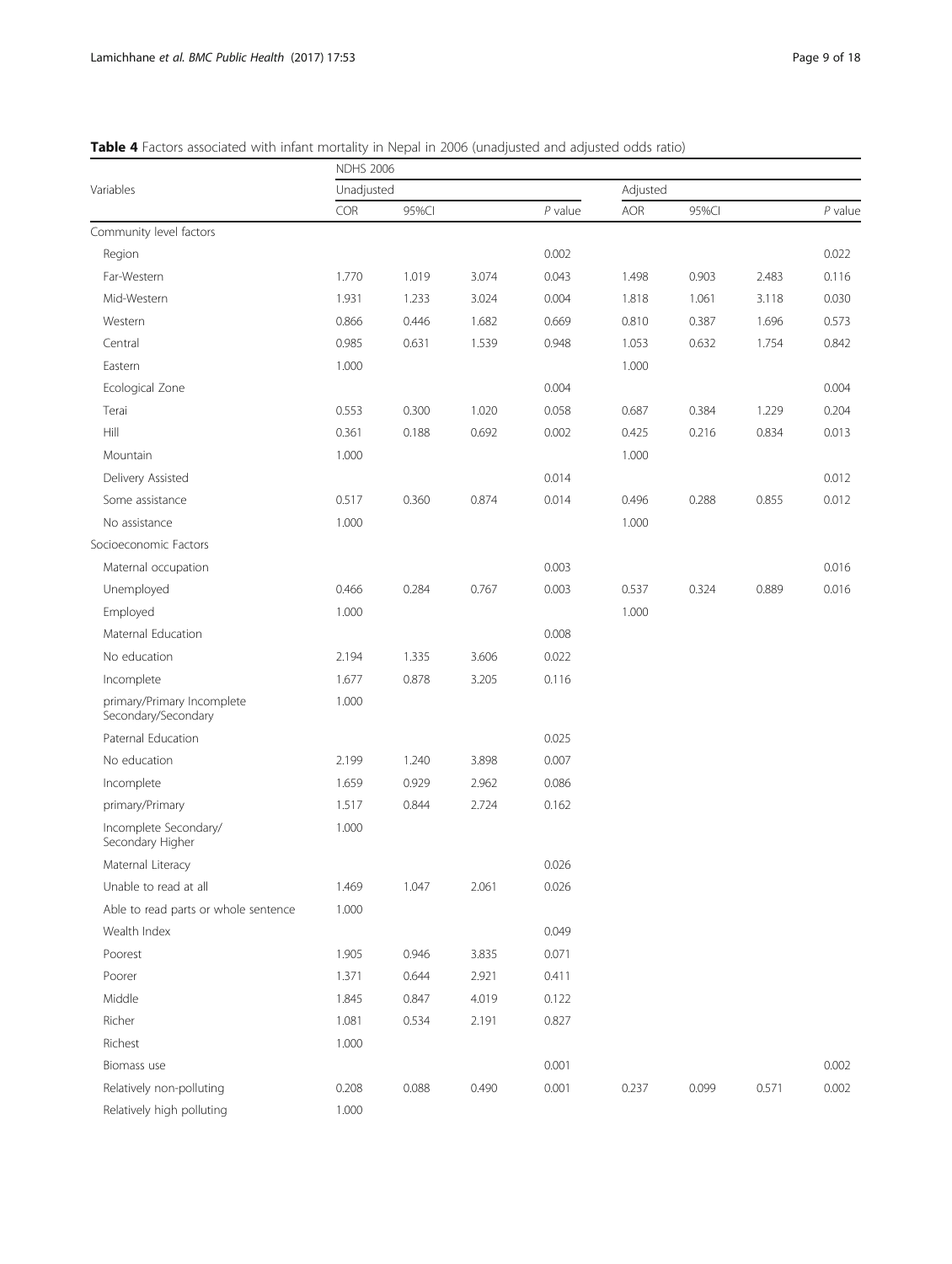Table 4 Factors associated with infant mortality in Nepal in 2006 (unadjusted and adjusted odds ratio) (Continued)

| Proximate Factors                                |       |       |       |       |       |       |       |       |
|--------------------------------------------------|-------|-------|-------|-------|-------|-------|-------|-------|
| Maternal factors                                 |       |       |       |       |       |       |       |       |
| Decision Making on own                           |       |       |       | 0.012 |       |       |       |       |
| health care need                                 |       |       |       |       |       |       |       |       |
| Respondent alone                                 | 0.498 | 0.299 | 0.828 | 0.008 |       |       |       |       |
| Respondent and                                   | 0.796 | 0.514 | 1.234 | 0.306 |       |       |       |       |
| Husband/partner/other                            | 1.143 | 0.767 | 1.701 | 0.509 |       |       |       |       |
| Husband/Partner Alone/<br>Someone Else           | 1.000 |       |       |       |       |       |       |       |
| Decision Making capacity on<br>money expenditure |       |       |       | 0.019 |       |       |       |       |
| Respondent alone                                 | 0.203 | 0.071 | 0.581 | 0.003 |       |       |       |       |
| Respondent and                                   | 0.383 | 0.130 | 1.124 | 0.080 |       |       |       |       |
| husband/partner/other                            | 0.370 | 0.140 | 0.980 | 0.046 |       |       |       |       |
| Husband/Partner Alone                            | 1.000 |       |       |       |       |       |       |       |
| Someone Else                                     |       |       |       |       |       |       |       |       |
| Maternal BMI                                     |       |       |       | 0.067 |       |       |       |       |
| Underweight                                      | 2.693 | 1.161 | 6.246 | 0.021 |       |       |       |       |
| Normal range                                     | 2.459 | 1.131 | 5.345 | 0.023 |       |       |       |       |
| Overweight/Obese                                 | 1.000 |       |       |       |       |       |       |       |
| Mother's age at marriage                         |       |       |       | 0.093 |       |       |       |       |
| $<$ 16 years                                     | 2.208 | 1.016 | 4.797 | 0.045 |       |       |       |       |
| $17-21$ years                                    | 1.803 | 0.851 | 3.819 | 0.123 |       |       |       |       |
| >22 years                                        | 1.000 |       |       |       |       |       |       |       |
| Mother's age at child birth                      |       |       |       | 0.074 |       |       |       |       |
| $<$ 16 years                                     | 1.854 | 1.080 | 3.184 | 0.026 |       |       |       |       |
| 17-21 years                                      | 1.449 | 0.941 | 2.231 | 0.092 |       |       |       |       |
| >22 years                                        | 1.000 |       |       |       |       |       |       |       |
| Infant factors                                   |       |       |       |       |       |       |       |       |
| Sex of child                                     |       |       |       | 0.419 |       |       |       |       |
| Male                                             | 0.875 | 0.633 | 1.211 | 0.419 |       |       |       |       |
| Female                                           | 1.000 |       |       |       |       |       |       |       |
| Birth order                                      |       |       |       | 0.003 |       |       |       |       |
| $>4^{\text{th}}$ birth rank                      | 0.754 | 0.507 | 1.121 | 0.162 |       |       |       |       |
| 2 <sup>nd</sup> or 3 <sup>rd</sup> birth         | 0.535 | 0.375 | 0.764 | 0.001 |       |       |       |       |
| 1 <sup>st</sup> birth rank                       | 1.000 |       |       |       |       |       |       |       |
| Preceding Birth Interval                         |       |       |       | 0.001 |       |       |       |       |
| $\leq$ =24 months                                | 2.240 | 1.592 | 3.153 | 0.001 |       |       |       |       |
| >24 months                                       | 1.000 |       |       |       |       |       |       |       |
| Succeeding Birth Interval                        |       |       |       | 0.001 |       |       |       | 0.001 |
| $\epsilon$ =24 months                            | 5.653 | 3.729 | 8.569 | 0.001 | 6.694 | 3.757 | 11.92 | 0.001 |
| >24 months                                       | 1.000 |       |       |       | 1.000 |       | 5     |       |
| Baby's size at birth                             |       |       |       | 0.027 |       |       |       |       |
| Very large/larger than                           | 0.516 | 0.304 | 0.877 | 0.015 |       |       |       |       |
| average                                          | 0.566 | 0.358 | 0.895 | 0.015 |       |       |       |       |
|                                                  |       |       |       |       |       |       |       |       |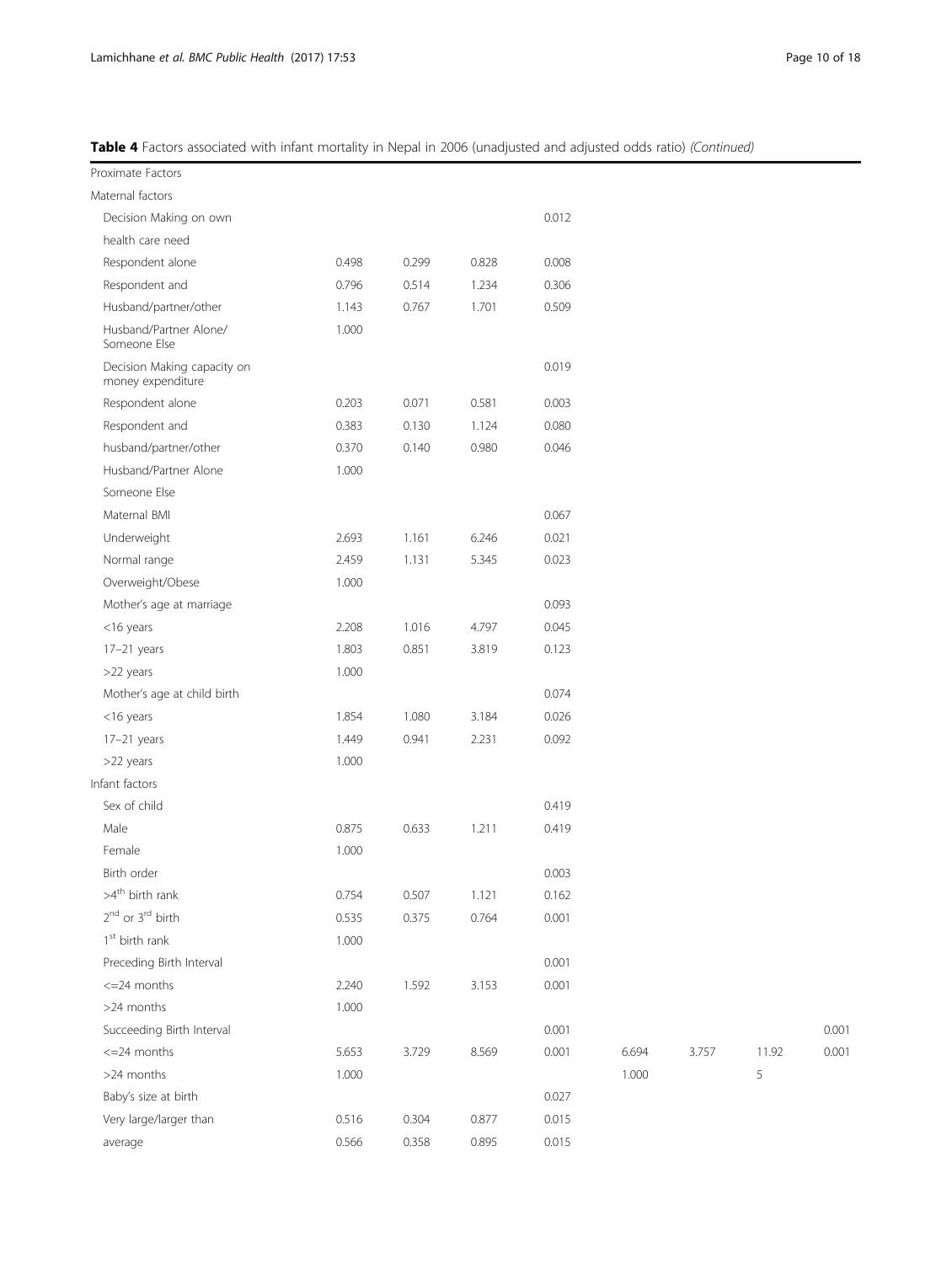|  |  | Table 4 Factors associated with infant mortality in Nepal in 2006 (unadjusted and adjusted odds ratio) (Continued) |  |
|--|--|--------------------------------------------------------------------------------------------------------------------|--|
|  |  |                                                                                                                    |  |

| Average                            | 1.000 |       |        |       |       |       |       |       |
|------------------------------------|-------|-------|--------|-------|-------|-------|-------|-------|
| Very small or smaller than average |       |       |        |       |       |       |       |       |
| Delivery factors                   |       |       |        |       |       |       |       |       |
| Place of delivery                  |       |       |        | 0.027 |       |       |       |       |
| Home                               | 1.781 | 1.108 | 2.863  | 0.017 |       |       |       |       |
| Health Facility                    | 1.000 |       |        |       |       |       |       |       |
| Delivery assisted by               |       |       |        | 0.001 |       |       |       | 0.016 |
| Professional                       | 0.276 | 0.127 | 0.599  | 0.001 | 0.374 | 0.148 | 0.944 | 0.038 |
| TBA                                | 0.522 | 0.312 | 0.873  | 0.014 | 0.619 | 0.306 | 1.254 | 0.182 |
| Combined                           | 1.593 | 0.639 | 3.972  | 0.315 | 2.027 | 0.710 | 5.782 | 0.185 |
| No assistance                      | 1.000 |       |        |       | 1.000 |       |       |       |
| Mode of Delivery                   |       |       |        | 0.060 |       |       |       |       |
| Normal delivery                    | 3.520 | 0.945 | 13.108 | 0.060 |       |       |       |       |
| Caesarean Section                  | 1.000 |       |        |       |       |       |       |       |
| Currently breastfeeding            |       |       |        | 0.001 |       |       |       | 0.001 |
| No                                 | 1.773 | 1.333 | 2.358  | 0.001 | 2.650 | 1.928 | 3.645 | 0.001 |
| Yes                                | 1.000 |       |        |       | 1.000 |       |       |       |

Abbreviations: COR crude odds ratio, AOR adjusted odds ratio

death, however, very large/larger than average birth size was negatively associated with infant mortality.

#### Comparisons of the findings between 2006 and 2011 NDHS

Only succeeding birth interval was the common factor for both surveys (Table [6\)](#page-13-0). Ecological region, type of delivery assistance and current breastfeeding status were found to have a significant impact on infant mortality only in 2006 survey however they didn't show their significant impacts in 2011 survey. Preceding birth interval and baby birth size emerged as new significant factors in 2011 survey. Interestingly, different levels factors (community level, proximate level factors (delivery and infant) affected infant mortality in 2006 while in 2011 only proximate level factors, more specifically, infant factors played an important role on infant mortality (See Table [6\)](#page-13-0). No socio-economic level or maternal factors were found to be significant for both surveys based on the final overall model.

# Discussion of the findings between 2006 and 2011 NDHS

Ecological region In our study, ecological region was found as a significant predictor for 2006 survey only, its less important impact for 2011 survey could be attributed to improved transportation, availability of health care facilities and increased human resources in health, although not reach to the expected level, in Nepal [\[23\]](#page-17-0). Dev [[4](#page-16-0)] reported that infants born in Mountain region in Nepal had 42% increased odds of mortality within the infancy period compared to those in the Terai region. Infants born in Hill and Terai had significantly achieved 55% reduction in mortality between 1996 and

2011 compared to those born in the Mountain region [[5](#page-16-0)]. Based on the findings of Baral, Lyones, Skinner and van Teijlingen [\[24\]](#page-17-0) mothers from the central and Terai region were more likely to utilise health care services compared to those from Far Western region and Mountain areas. The study further reveals that the majority of people living in mountainous zone (far and mid-western region) had lower access to healthcare services and had relatively poor standard of living. Furthermore, access to health care facilities is limited due to poor transportation and difficult geographical terrain [\[10\]](#page-16-0). Human development index (HDI) of the people living in mountainous Mid-Western and Far-Western regions was 0.398, extensively lower compared to those living in Kathmandu valley, which was 0.622 in 2011 [[25](#page-17-0)]. Another study reported an insignificant association between regional variation and infant mortality [[26](#page-17-0)]. Some other studies have identified that eco-developmental region was significantly associated with infant mortality [\[4, 7](#page-16-0), [18](#page-17-0)].

Regarding health service coverage, delivery assistance showed its important effect when only community level factors were adjusted and it lost its significance in the final overall model (Tables [4](#page-8-0) and [5](#page-11-0)). A similar study in Indonesia also found delivery assistance as a protective factor for infant mortality [\[26](#page-17-0)]. Unassisted births had a greater risk of infant mortality compared to those who had some assistance [\[24](#page-17-0)]. In Nepal, access to delivery services especially comprehensive obstetric care is inadequate because of limited human resources and extreme geographical locations [[24](#page-17-0)]. As a consequence, the majority of infants who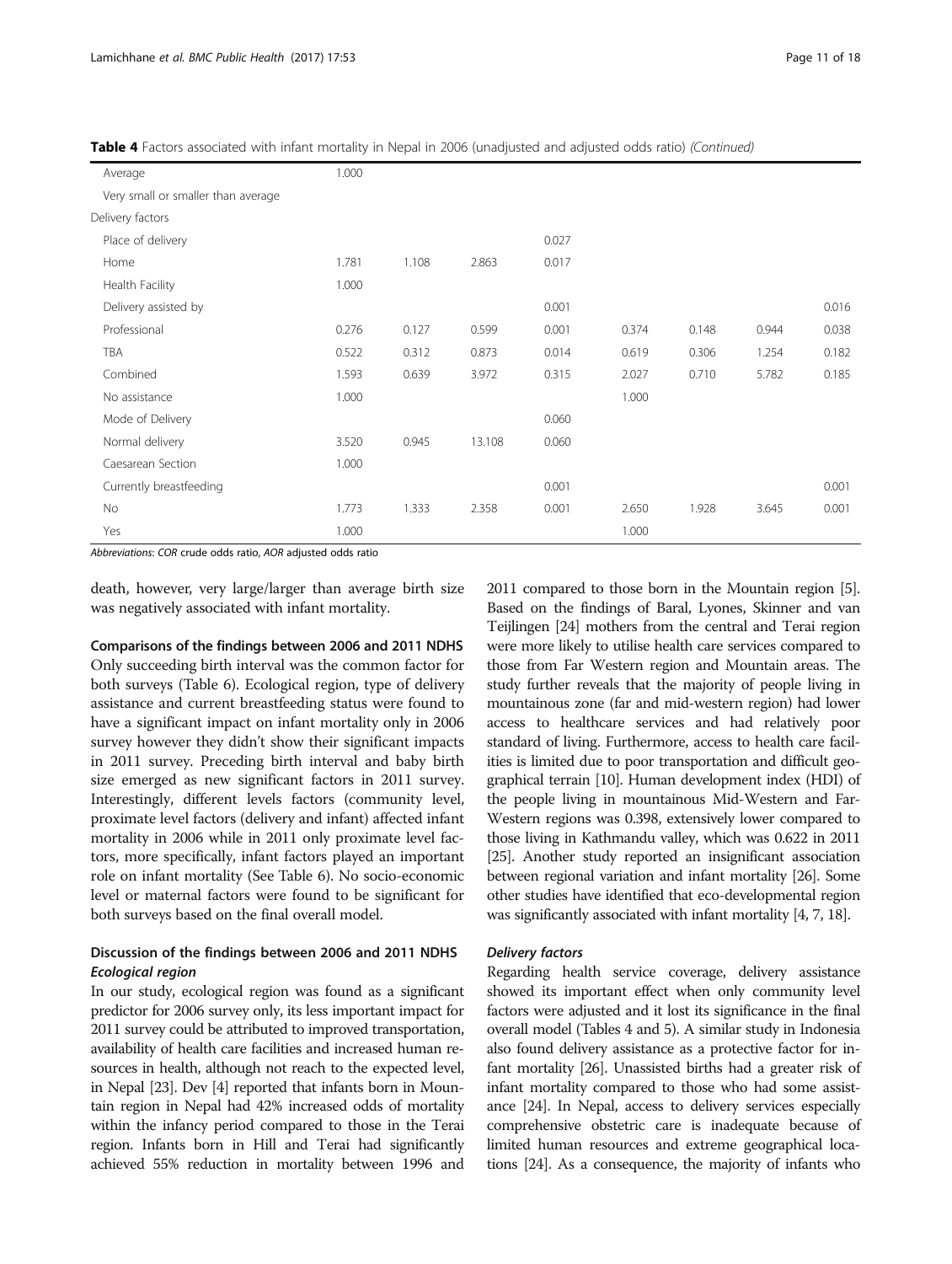# <span id="page-11-0"></span>Table 5 Factors associated with infant mortality in Nepal in 2011 (unadjusted and adjusted odds ratio)

|                                          | able J Factors associated with miant mortality in repairing to it (unadjusted and adjusted odds ratio)<br><b>NDHS 2011</b> |        |       |           |       |          |       |           |  |  |
|------------------------------------------|----------------------------------------------------------------------------------------------------------------------------|--------|-------|-----------|-------|----------|-------|-----------|--|--|
| Variables                                | Unadjusted                                                                                                                 |        |       |           |       | Adjusted |       |           |  |  |
|                                          | COR                                                                                                                        | 95% CI |       | $P$ value | AOR   | 95% CI   |       | $P$ value |  |  |
| Community level factors                  |                                                                                                                            |        |       |           |       |          |       |           |  |  |
| Region                                   |                                                                                                                            |        |       | 0.409     |       |          |       |           |  |  |
| Far-Western                              | 1.498                                                                                                                      | 0.995  | 2.254 | 0.053     |       |          |       |           |  |  |
| Mid-Western                              | 1.135                                                                                                                      | 0.739  | 1.744 | 0.561     |       |          |       |           |  |  |
| Western                                  | 1.271                                                                                                                      | 0.826  | 1.956 | 0.274     |       |          |       |           |  |  |
| Central                                  | 1.176                                                                                                                      | 0.716  | 1.933 | 0.520     |       |          |       |           |  |  |
| Eastern                                  | 1.000                                                                                                                      |        |       |           |       |          |       |           |  |  |
| Ecological Zone                          |                                                                                                                            |        |       | 0.124     |       |          |       |           |  |  |
| Terai                                    | 0.653                                                                                                                      | 0.424  | 1.004 | 0.052     |       |          |       |           |  |  |
| Hill                                     | 0.712                                                                                                                      | 0.484  | 1.046 | 0.083     |       |          |       |           |  |  |
| Mountain                                 | 1.000                                                                                                                      |        |       |           |       |          |       |           |  |  |
| Delivery Assisted                        |                                                                                                                            |        |       | 0.091     |       |          |       | 0.015     |  |  |
| Some assistance                          | 0.523                                                                                                                      | 0.247  | 1.109 | 0.091     | 0.347 | 0.148    | 0.814 | 0.015     |  |  |
| No assistance                            | 1.000                                                                                                                      |        |       |           | 1.000 |          |       |           |  |  |
| Socioeconomic Factors                    |                                                                                                                            |        |       |           |       |          |       |           |  |  |
| Maternal occupation                      |                                                                                                                            |        |       | 0.726     |       |          |       |           |  |  |
| Unemployed                               | 1.073                                                                                                                      | 0.721  | 1.598 | 0.726     |       |          |       |           |  |  |
| Employed                                 | 1.000                                                                                                                      |        |       |           |       |          |       |           |  |  |
| Maternal Education                       |                                                                                                                            |        |       | 0.329     |       |          |       |           |  |  |
| No education                             | 1.754                                                                                                                      | 0.706  | 4.361 | 0.225     |       |          |       |           |  |  |
| Incomplete                               | 1.521                                                                                                                      | 0.587  | 3.940 | 0.387     |       |          |       |           |  |  |
| primary/Primary                          | 1.273                                                                                                                      | 0.488  | 3.320 | 0.621     |       |          |       |           |  |  |
| Incomplete Secondary/Secondary           | 1.000                                                                                                                      |        |       |           |       |          |       |           |  |  |
| Paternal Education                       |                                                                                                                            |        |       | 0.004     |       |          |       | 0.010     |  |  |
| No education                             | 2.844                                                                                                                      | 1.405  | 5.757 | 0.004     | 3.011 | 1.471    | 6.162 | 0.003     |  |  |
| Incomplete                               | 2.555                                                                                                                      | 1.245  | 5.246 | 0.011     | 2.788 | 1.354    | 5.738 | 0.006     |  |  |
| primary/Primary                          | 1.676                                                                                                                      | 0.815  | 3.446 | 0.159     | 1.756 | 0.909    | 3.389 | 0.093     |  |  |
| Incomplete Secondary/Secondary<br>Higher | 1.000                                                                                                                      |        |       |           | 1.000 |          |       |           |  |  |
| Maternal Literacy                        |                                                                                                                            |        |       | 0.017     |       |          |       |           |  |  |
| Unable to read at all                    | 1.481                                                                                                                      | 1.072  | 2.046 | 0.017     |       |          |       |           |  |  |
| Able to read parts or whole sentence     | 1.000                                                                                                                      |        |       |           |       |          |       |           |  |  |
| Wealth Index                             |                                                                                                                            |        |       | 0.582     |       |          |       |           |  |  |
| Poorest                                  | 1.620                                                                                                                      | 0.926  | 2.835 | 0.091     |       |          |       |           |  |  |
| Poorer                                   | 1.466                                                                                                                      | 0.781  | 2.750 | 0.233     |       |          |       |           |  |  |
| Middle                                   | 1.527                                                                                                                      | 0.824  | 2.830 | 0.178     |       |          |       |           |  |  |
| Richer                                   | 1.497                                                                                                                      | 0.766  | 2.924 | 0.237     |       |          |       |           |  |  |
| Richest                                  | 1.000                                                                                                                      |        |       |           |       |          |       |           |  |  |
| Biomass use                              |                                                                                                                            |        |       | 0.054     |       |          |       |           |  |  |
| Relatively non-polluting                 | 0.594                                                                                                                      | 0.349  | 1.008 | 0.054     |       |          |       |           |  |  |
| Relatively high polluting                | 1.000                                                                                                                      |        |       |           |       |          |       |           |  |  |
| Proximate Factors                        |                                                                                                                            |        |       |           |       |          |       |           |  |  |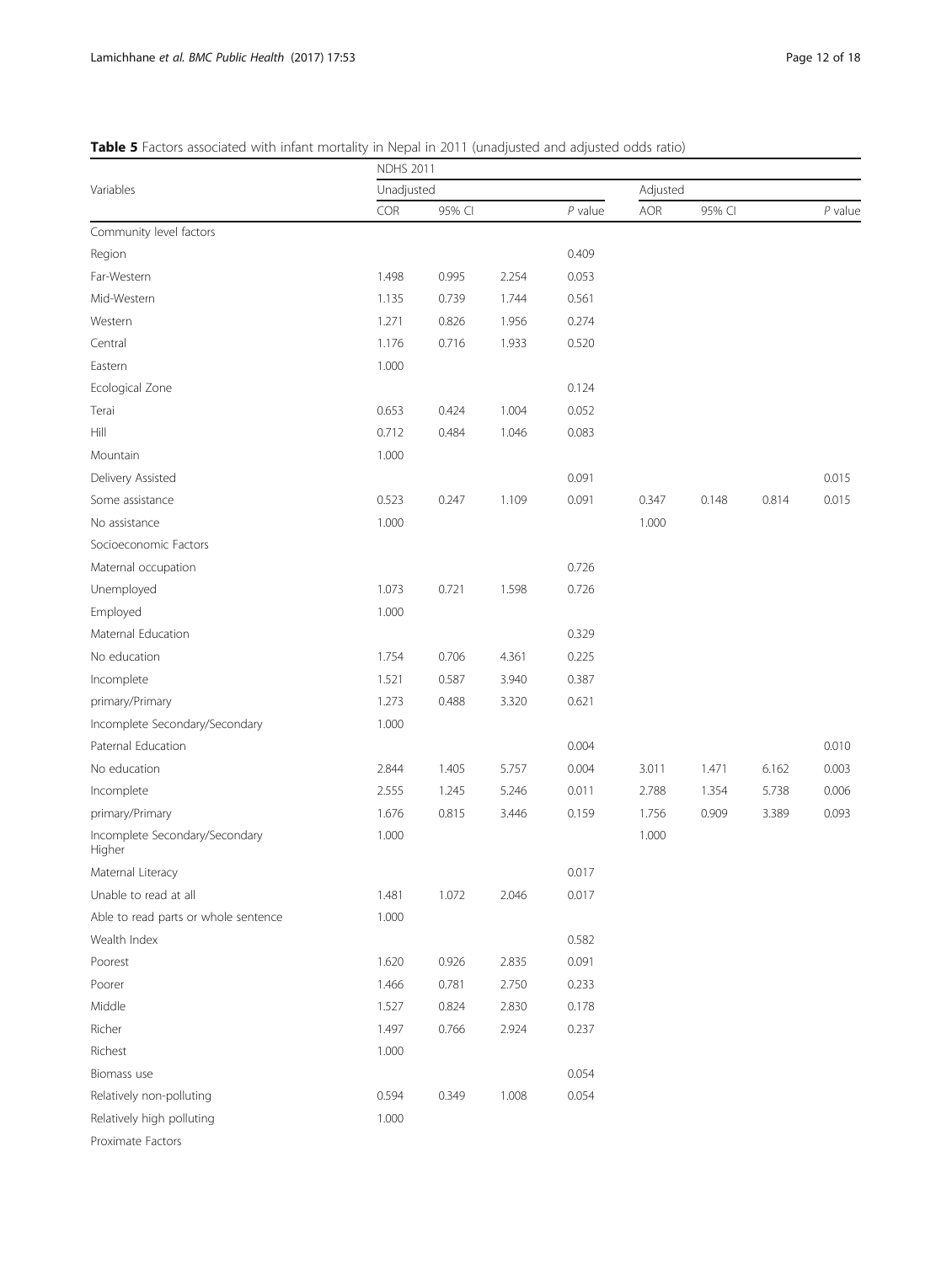Table 5 Factors associated with infant mortality in Nepal in 2011 (unadjusted and adjusted odds ratio) (Continued)

| Maternal factors                              |       |       |       |       |       |       |       |       |
|-----------------------------------------------|-------|-------|-------|-------|-------|-------|-------|-------|
| Decision Making on own health care need       |       |       |       | 0.421 |       |       |       |       |
| Respondent alone                              | 0.823 | 0.470 | 1.441 | 0.495 |       |       |       |       |
| Respondent and                                | 0.657 | 0.389 | 1.110 | 0.116 |       |       |       |       |
| Husband/partner/other                         | 0.817 | 0.495 | 1.349 | 0.428 |       |       |       |       |
| Husband/Partner Alone/<br>Someone Else        | 1.000 |       |       |       |       |       |       |       |
| Decision Making capacity on money expenditure |       |       |       | 0.455 |       |       |       |       |
| Respondent alone                              | 0.429 | 0.062 | 2.985 | 0.391 |       |       |       |       |
| Respondent and                                | 0.498 | 0.069 | 3.601 | 0.488 |       |       |       |       |
| husband/partner/other                         | 1.042 | 0.132 | 8.208 | 0.969 |       |       |       |       |
| Husband/Partner Alone<br>Someone Else         | 1.000 |       |       |       |       |       |       |       |
| Maternal BMI                                  |       |       |       | 0.467 |       |       |       |       |
| Underweight                                   | 0.603 | 0.251 | 1.447 | 0.256 |       |       |       |       |
| Normal range                                  | 0.693 | 0.356 | 1.350 | 0.280 |       |       |       |       |
| Overweight/Obese                              | 1.000 |       |       |       |       |       |       |       |
| Mother's age at marriage                      |       |       |       | 0.490 |       |       |       |       |
| $<$ 16 years                                  | 1.230 | 0.656 | 2.307 | 0.517 |       |       |       |       |
| 17-21 years                                   | 1.001 | 0.543 | 1.845 | 0.999 |       |       |       |       |
| >22 years                                     | 1.000 |       |       |       |       |       |       |       |
| Mother's age at child birth                   |       |       |       | 0.127 |       |       |       |       |
| $<$ 16 years                                  | 1.623 | 0.933 | 2.824 | 0.086 |       |       |       |       |
| $17-21$ years                                 | 1.576 | 1.008 | 2.465 | 0.046 |       |       |       |       |
| >22 years                                     | 1.000 |       |       |       |       |       |       |       |
| Infant factors                                |       |       |       |       |       |       |       |       |
| Sex of child                                  |       |       |       | 0.213 |       |       |       |       |
| Male                                          | 1.193 | 0.903 | 1.577 | 0.213 |       |       |       |       |
| Female                                        | 1.000 |       |       |       |       |       |       |       |
| Birth order                                   |       |       |       | 0.273 |       |       |       |       |
| $>4^{\text{th}}$ birth rank                   | 1.312 | 0.875 | 1.968 | 0.187 |       |       |       |       |
| 2 <sup>nd</sup> or 3 <sup>rd</sup> birth      | 1.009 | 0.659 | 1.545 | 0.967 |       |       |       |       |
| $1st$ birth rank                              | 1.000 |       |       |       |       |       |       |       |
| Preceding Birth Interval                      |       |       |       | 0.001 |       |       |       | 0.038 |
| $\epsilon = 24$ months                        | 2.121 | 1.459 | 3.084 | 0.001 | 1.941 | 1.036 | 3.635 | 0.038 |
| >24 months                                    | 1.000 |       |       |       | 1.000 |       |       |       |
| Succeeding Birth Interval                     |       |       |       | 0.001 |       |       |       | 0.003 |
| $\epsilon = 24$ months                        | 4.162 | 2.579 | 6.717 | 0.001 | 3.215 | 1.505 | 6.866 | 0.003 |
| >24 months                                    |       |       |       |       | 1.000 |       |       |       |
| Baby's size at birth                          |       |       |       | 0.003 |       |       |       | 0.025 |
| Very large/larger than                        | 0.399 | 0.233 | 0.684 | 0.001 | 0.170 | 0.047 | 0.624 | 0.008 |
| average                                       | 0.569 | 0.365 | 0.886 | 0.013 | 0.717 | 0.333 | 1.546 | 0.394 |
| Average<br>Very small or smaller than average | 1.000 |       |       |       | 1.000 |       |       |       |
|                                               |       |       |       |       |       |       |       |       |

Delivery factors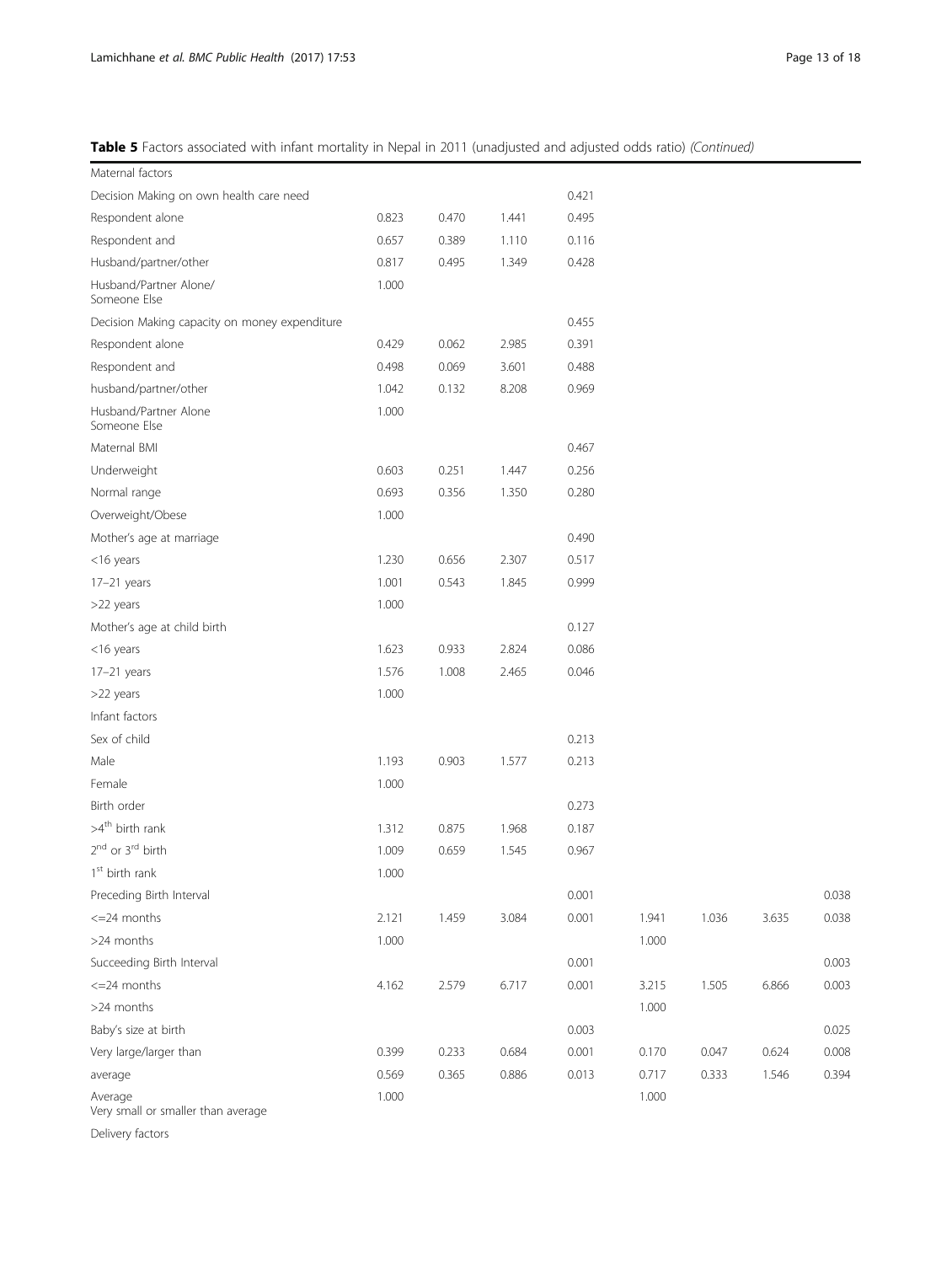| Place of delivery    |       |       |        | 0.316 |       |       |       |       |
|----------------------|-------|-------|--------|-------|-------|-------|-------|-------|
| Home                 | 1.230 | 0.820 | 1.846  | 0.316 |       |       |       |       |
| Health Facility      | 1.000 |       |        |       |       |       |       |       |
| Delivery assisted by |       |       |        | 0.291 |       |       |       |       |
| Professional         | 0.482 | 0.224 | 1.038  | 0.062 |       |       |       |       |
| TBA                  | 0.556 | 0.255 | 1.215  | 0.141 |       |       |       |       |
| Combined             | 0.448 | 0.126 | 1.597  | 0.215 |       |       |       |       |
| No assistance        | 1.000 |       |        |       |       |       |       |       |
| Mode of Delivery     |       |       |        | 0.029 |       |       |       | 0.022 |
| Normal delivery      | 4.073 | 1.152 | 14.399 | 0.029 | 4.423 | 1.664 | 3.379 | 0.022 |
|                      |       |       |        |       |       |       |       |       |

Currently breastfeeding 0.001 0.001 0.001 0.001 0.001 0.001 0.001 0.001 0.001 0.001 0.001 0.001 0.001 0.001 0.001 0.001 0.001 0.001 0.001 0.001 0.001 0.001 0.001 0.001 0.001 0.001 0.001 0.001 0.001 0.001 0.001 0.001 0.001 No 1.618 1.190 2.202 0.002 2.382 1.674 3.390 0.001

<span id="page-13-0"></span>Table 5 Factors associated with infant mortality in Nepal in 2011 (unadjusted and adjusted odds ratio) (Continued)

Caesarean Section 1.000 1.000

Yes 1.000 1.000

Abbreviations: COR crude odds ratio, AOR adjusted odds ratio

Table 6 Overall significant adjusted odds ratio (AOR) for IMR in 2006 and 2011

| Variables                                     | 2006  |       |        |           | 2011       |       |       |           |  |
|-----------------------------------------------|-------|-------|--------|-----------|------------|-------|-------|-----------|--|
|                                               | AOR   | 95%Cl |        | $P$ value | <b>AOR</b> | 95%Cl |       | $P$ value |  |
| Ecological Zone                               |       |       |        | 0.004     |            |       |       |           |  |
| Terai                                         | 0.687 | 0.384 | 1.229  | 0.204     |            |       |       |           |  |
| Hill                                          | 0.425 | 0.216 | 0.834  | 0.013     |            |       |       |           |  |
| Mountain                                      | 1.000 |       |        |           |            |       |       |           |  |
| Preceding Birth Interval                      |       |       |        |           |            |       |       | 0.022     |  |
| $\leq$ =24 months                             |       |       |        |           | 1.941      | 1.036 | 3.635 | 0.022     |  |
| >24 months                                    |       |       |        |           | 1.000      |       |       |           |  |
| Succeeding Birth                              |       |       |        | 0.001     |            |       |       | 0.002     |  |
| Interval                                      | 6.656 | 3.736 | 11.859 | 0.001     | 3.215      | 1.505 | 6.866 | 0.002     |  |
| $\leq$ =24 months<br>>24 months               | 1.000 |       |        |           | 1.000      |       |       |           |  |
| Baby's size at birth                          |       |       |        |           |            |       |       | 0.015     |  |
| Very large/larger than                        |       |       |        |           | 0.170      | 0.047 | 0.624 | 0.008     |  |
| average                                       |       |       |        |           | 0.717      | 0.333 | 1.546 | 0.394     |  |
| Average<br>Very small or smaller than average |       |       |        |           | 1.000      |       |       |           |  |
| Delivery assisted by                          |       |       |        | 0.016     |            |       |       |           |  |
| Professional                                  | 0.370 | 0.144 | 0.951  | 0.039     |            |       |       |           |  |
| TBA                                           | 0.589 | 0.277 | 1.254  | 0.168     |            |       |       |           |  |
| Combined                                      | 2.050 | 0.678 | 6.198  | 0.201     |            |       |       |           |  |
| No assistance                                 | 1.000 |       |        |           |            |       |       |           |  |
| Currently Breastfeeding                       |       |       |        | 0.044     |            |       |       |           |  |
| No                                            | 1.618 | 1.014 | 2.580  | 0.044     |            |       |       |           |  |
| Yes                                           | 1.000 |       |        |           |            |       |       |           |  |

AOR model for 2006 and 2011 was obtained after including all three final models (community, socioeconomic and proximate) through backward elimination Abbreviations: COR crude odds ratio, AOR adjusted odds ratio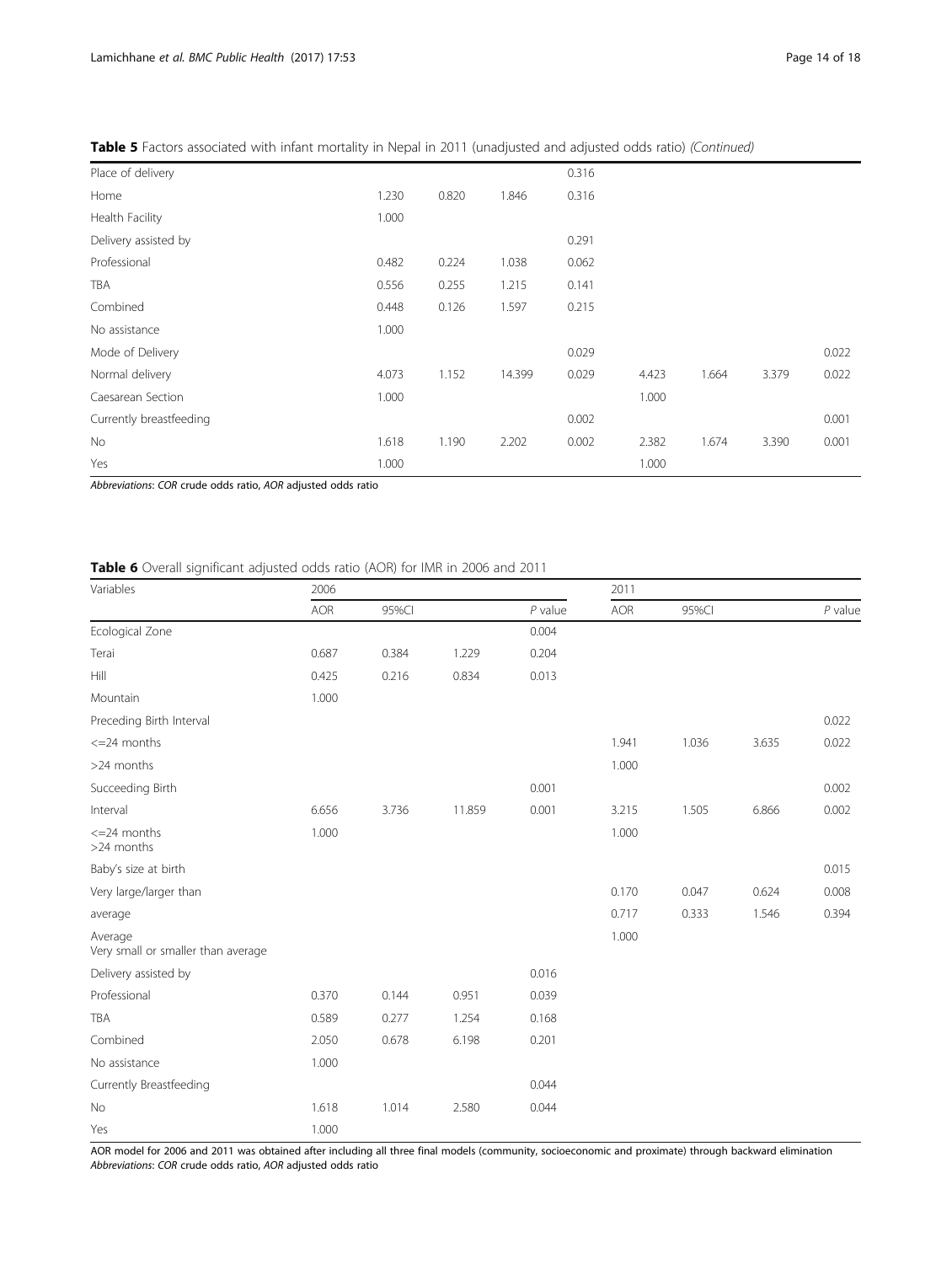are born with birth complications like birth asphyxia and prematurity do not get timely treatment which leads to their death [\[27\]](#page-17-0). Limited access to caesarean section facility could be a possible explanation for higher infant mortality among those normally delivered [\[13](#page-16-0)].

The final overall model confirmed that type of delivery assistance was a significant predictor (Table [6](#page-13-0)) for 2006 survey and it failed to find the similar significant association for NDHS 2011. This could be attributed to more implementations of maternal and child health related policy and strategies during 2005 to 2009 [[27](#page-17-0)]. Those infants who were delivered with professional assistance (doctors, nurses and midwives) were less likely to die. Professional assistance during delivery was found to be a protective predictor against the infant mortality. A similar study conducted in Indonesia also reported consistent findings with this study [\[28](#page-17-0)]. In addition, mothers living in urban areas were advantaged with delivery assistance reporting that 51% of urban births were assisted by professionals while only 14% of births were assisted in rural areas [\[24\]](#page-17-0). Those infants born to mothers who were able to make decisions on her own had reduced odds of infant mortality compared to those whose decisions were made by someone else. Some studies reported significant association between infant mortality and mother's decision-making capacity [[29](#page-17-0), [30](#page-17-0)]. Nonetheless, a cross-sectional study conducted in India could not find any significant association, although mothers' decision-making capacity was found to affect the quality of child care and access to health information [\[31](#page-17-0)]. Neupane and Doku [\[32\]](#page-17-0) and several other studies also had consistent findings with our result [\[20, 28\]](#page-17-0). Nepal government endorsed a skilled birth attendant policy in 2006 and maternal incentive schemes in 2005 to encourage women to utilise maternity care services [[13](#page-16-0), [27](#page-17-0)]. The policies implemented during that period increased service coverage in 2011 compared to 2006 to some extent [[13](#page-16-0)]. Our study further identified that IMR was higher among those who did not utilise the available facilities. Research has reported that geographical difficulties and poor transportation are possible barriers for the underutilisation of maternal health services in rural areas [[20](#page-17-0), [24, 28](#page-17-0)].

Although it lost its significance in the final overall model, normal delivery was identified to be associated with an increased likelihood of infant death for 2011 survey. Contrastingly, Titaley, Dibley and Roberts found a lower risk of mortality among infants who were delivered normally compared to those delivered through caesarean section [\[26\]](#page-17-0). However, the finding was not significant in their study. In addition, another study conducted by the same authors reported different findings that an increased risk of dying among neonates born through normal delivery [\[26](#page-17-0)]. In Nepal, access to delivery services especially comprehensive obstetric care is inadequate because of limited human resources and extreme geographical locations [[24](#page-17-0)]. As consequence, the majority of infants who are born with birth complications like birth asphyxia and prematurity do not get timely treatment which leads to their death [\[27\]](#page-17-0). Limited access to caesarean section facility could be a possible explanation for higher infant mortality among those normally delivered [\[13\]](#page-16-0). Similar to ours, other studies also could not find any significant association between maternal age and infant mortality [[26](#page-17-0), [32](#page-17-0)].

#### **Rirth intervals**

Interestingly, none of the maternal factors were found to be significant predictors of infant mortality however, infant factors played very important role on infant survival, particularly for 2011 survey. Birth intervals (preceding and succeeding)<sup>1</sup> were positively correlated with infant survival (Table [6\)](#page-13-0). Those infants born to a short (less than 24 months) preceding or succeeding birth interval were at higher risk of mortality compared to those born with a longer birth interval (more than 24 months). Several epidemiological studies conducted in developing countries supported the findings for birth interval and infant mortality [[20, 26](#page-17-0), [33\]](#page-17-0). Spacing between pregnancies is an influential factor of infant mortality. A study illustrated that women with a short birth interval between pregnancies do not get sufficient time to maintain their normal body structure and nutritional status [\[26\]](#page-17-0). The birth spacing between pregnancies strongly correlates with child survival in Nepalese population and other developing countries [[12\]](#page-16-0). According to the Indonesian study, a short birth interval increased the odds of infant death during the neonatal period [[34\]](#page-17-0). Those infants born with less than 2 years (<24 months) preceding or succeeding birth interval had a greater risk of dying compared to those born with more than 2 years' interval.

#### Baby birth size

Another known significant predictor of infant mortality was baby's size at birth in literature and this study confirmed that those infants who were born with very large or larger than average size at birth had significantly lower odds of dying compared to those born with very small or smaller than average birth size. A study conducted in India among neonates revealed that mortality was highest among newborns whose birth size was smaller than average [\[35](#page-17-0)]. Another epidemiological study also found a similar association reporting lower odds of dying among infants born with average or larger than average birth sizes [\[36\]](#page-17-0).

#### Breastfeeding

This study also confirmed that current breastfeeding (during the time of survey) was a protective predictor for infant survival. Those infants who were not currently being breastfed had 2.65 times higher risk of dying compared to their counterparts. Studies have identified that breastfed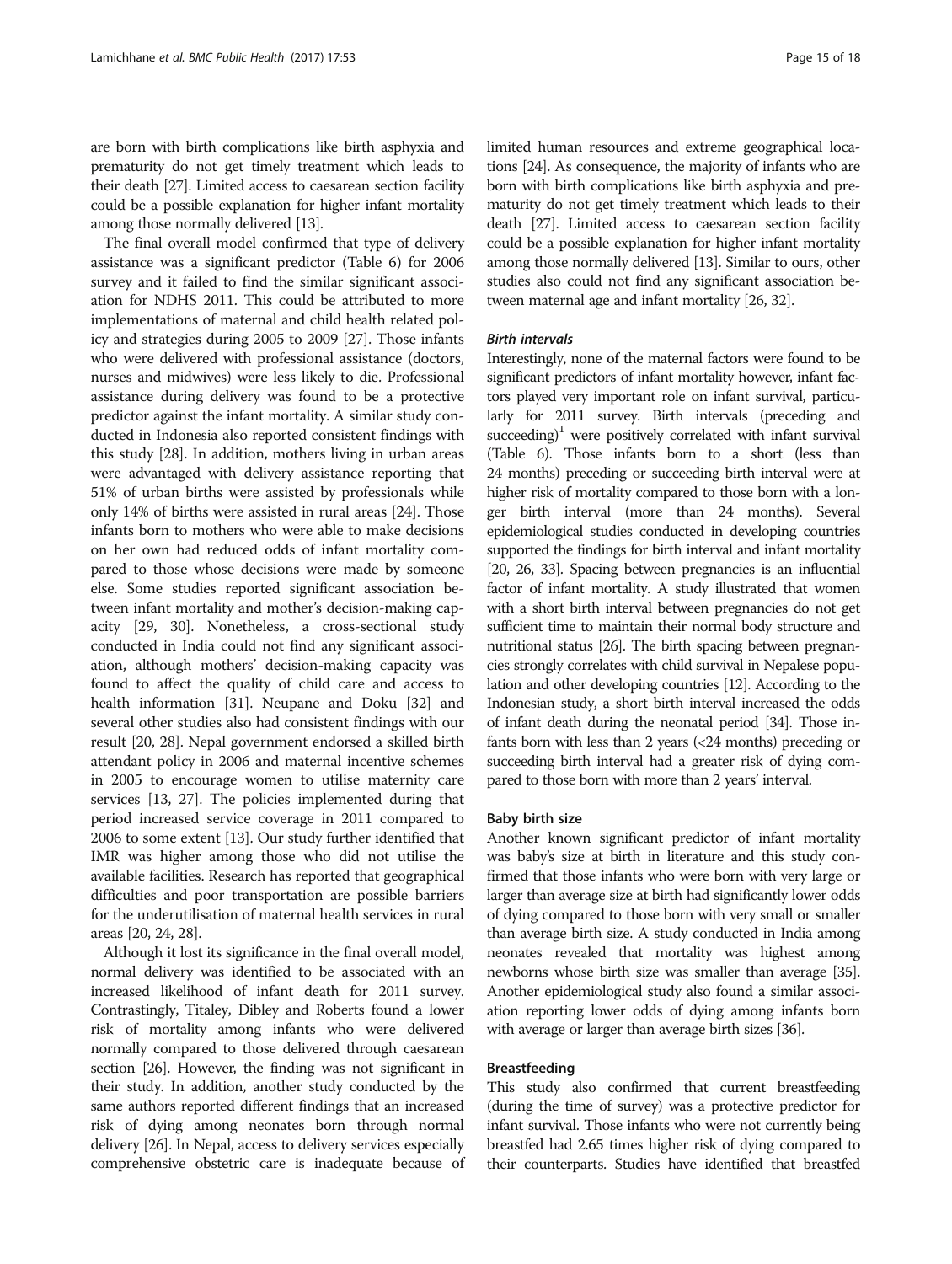children were more likely to be protected from several infections and mortality [[37](#page-17-0)]. A meta-analysis conducted between 1966 and 2009 found breastfeeding to be protective against Sudden Infant Death Syndrome (SIDS). The same study further reported that infants who were breastfed for any duration were more likely to be protected against mortality [\[38](#page-17-0)]. Khanal, Sauer and Zhao [\[37](#page-17-0)] identified breastfeeding as one of the protective factor for infant survival. Other researchers further identified consistent findings that breastfeeding reduces the risk of major infections as well as SIDS during infancy [\[38, 39\]](#page-17-0).

Several policies like Maternal Incentive Scheme and Free Delivery Services, addressing transportation and health service coverage issues related to maternal and child health were implemented during that period (2006 and 2011), which could be a potential explanation for the insignificant impact of eco-developmental regions on infant mortality [\[27\]](#page-17-0). Our study identified significantly higher odds of infant mortality among those infants whose mothers did not receive antenatal services, however, the association lost significance after controlling for all other community level factors (Tables [4](#page-8-0) and [5](#page-11-0)).

Based on the final overall model, paternal education and maternal literacy status were not found to be significantly associated with infant mortality in both surveys. In Nepalese patriarchal society, the father contributes the major input to family's economic status and dominates decision making. Hence, the significant association between infant mortality and father's education indicated a protective effect on infant's survival [[40\]](#page-17-0). Similar studies conducted in Indonesia and in Nepal reported insignificant association between maternal educational status and infant mortality [[32](#page-17-0), [34](#page-17-0)], which is consistent with our findings. A study conducted in Nepal found wealth index as one of the significant socioeconomic predictors of infant mortality [\[20](#page-17-0)]. However, our study found an insignificant association between the wealth index and infant mortality. A consistent finding was also reported by one of the survival analysis conducted in Nepal [[34](#page-17-0)]. Although odds of dying for those infants born to families using relatively non-polluting cooking fuel was lower compared to their counterparts, biomass use was found not to be associated with infant mortality for NDHS 2011 in our study [\[41, 42\]](#page-17-0).

To sum up, this study used the data from two DHS period (2006 and 2011) to identify and compare the significant predictors of infant mortality in the Nepalese context. Succeeding birth internal was the only factor which was common in both these periods. Other factors significant in either of these period were hilly ecological region, delivery assistance by professionals, current breastfeeding status and birth size. Most of the study findings are consistent with the existing literature from around the world in infant mortality. This study thus helps to establish these factors in the Nepalese context. Additionally, this study suggest variation in the factors significantly affecting infant mortality between the two DHS periods such as birth size which was significant in 2011 but not in 2006. Study incorporating the data from the upcoming NDHS 20016 might provide more clarity regarding this.

#### Conclusion and recommendations

This study found four factors in NDHS 2006 and three factors in NDHS 2011 that were significantly associated with infant mortality based on the final overall model. For NDHS 2006, infants who were born in hilly region; who were born with a succeeding birth interval of  $\geq 24$  months; who were delivered with professional assistance; and who were being breastfed, had lower odds of dying. For NDHS 2011, infants who were born with a preceding or succeeding birth interval of >24 months; and who were born with a larger or larger than average size had significant lower odds of dying. Succeeding birth interval was the only common factor significantly associated with infant mortality for both the study periods.

Infant mortality is still significantly high in Nepal based on the two nationally representative survey data, NDHS 2006 and NDHS 2011, implying that there is an urgent need for the country to implement more targeted public health interventions which can accelerate the decrease in infant mortality with an aim to improve the infant survival rate. The study revealed that geographical difficulties and service coverage had influenced infant mortality; therefore, it is essential to increase the access and availability of health care services in hard-to-reach areas. Inter-sectoral collaboration between health and other sectors in areas such as parental literacy and indoor air pollution can bring better result. We recommend that efforts on increasing the number of health facilities along with skilled health care providers, and providing accessible basic and comprehensive emergency obstetric care should be encouraged. Furthermore, this study found that birth interval was the strongest predictor in both surveys. Therefore, intervention programs should particularly focus on addressing birth spacing using efficient strategies like strengthening of family planning programs in the community. Similarly, study incorporating the data from the upcoming NDHS 2016 is recommended to establish the significant predictors in the Nepalese context.

#### Strengthens and limitations of the study

One of the strengths of this study is the use of welldocumented data from the NDHS 2006 and 2011, which are nationally representative surveys with a high response rate (99%). Questionnaires were internationally validated and used standardised methods of data collection with larger sample size. Both surveys had a large sample size which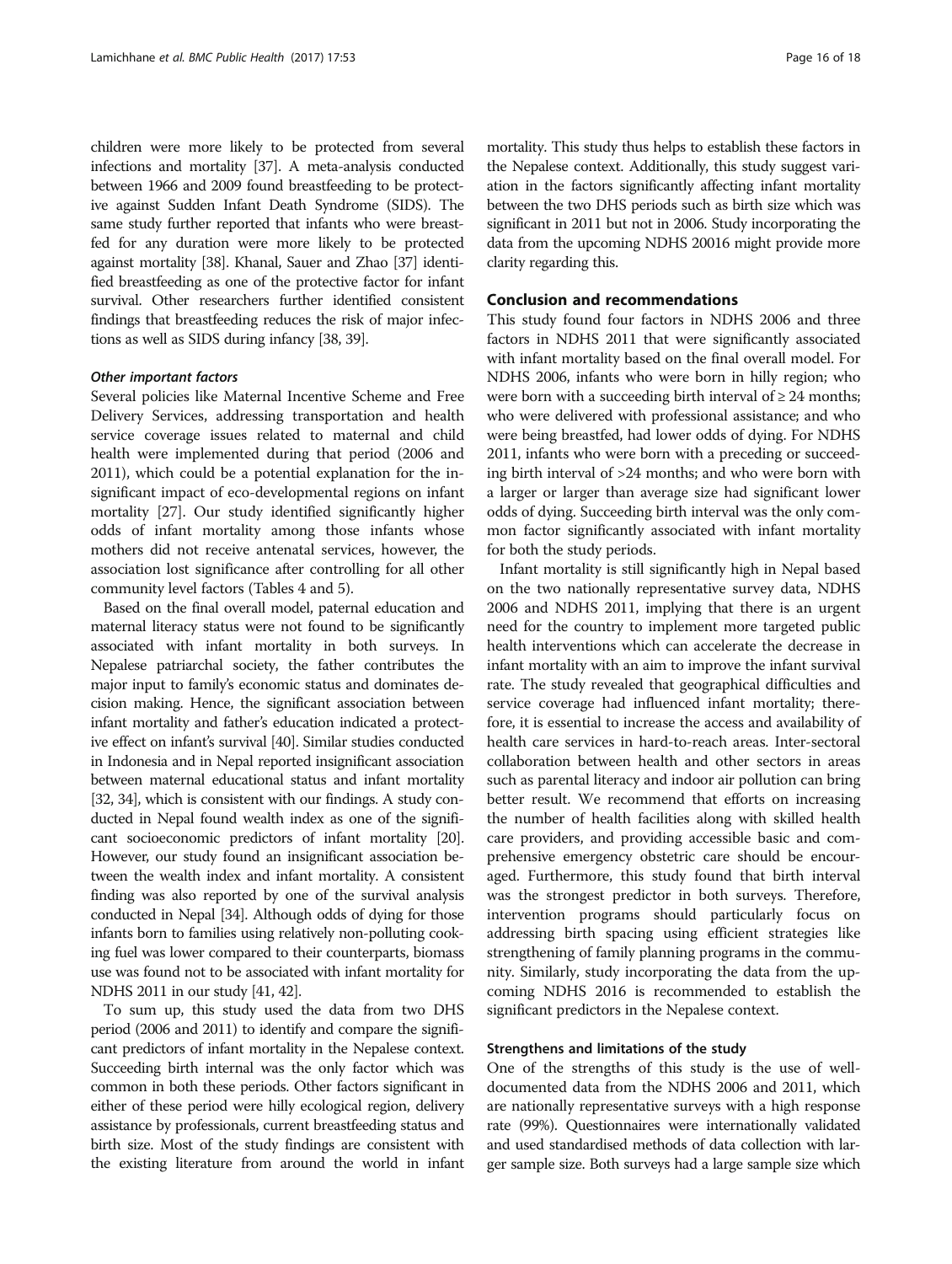<span id="page-16-0"></span>allowed for the inclusion of a wide range of variables that are associated with infant mortality and permitted insight examination of multiple predictors, possible interactive association and confounding effects. Furthermore, this study categorised a wide array of potential factors into three different groups under conceptual framework including: community, socioeconomic and proximate level factors, and helped to further identify the most significant factors within and between different levels. This study used complex sample analysis, which accounts for the sampling weight due to multistage stratified sampling used in both surveys, to obtain accurate estimation for standard errors and confidence intervals. This study compared and examined the difference in factors associated with infant mortality in Nepal between the 2006 and 2011 national surveys, which has not been reported yet. Hence, the comparison provides evidence-based recommendations for further studies, interventions planning and policy decisions making.

As DHS are derived from cross-sectional surveys, such data might be subjected to recall bias. The association of infant mortality with factors drawn from statistical analysis might lack a temporal relationship because of the nature of the study design. Furthermore, this study only included singleton live-births 5 years preceding the surveys. Another limitation of this study is regarding small number of observations in some categories defined by several independent variables, where recoding/regrouping was not possible. These sparse observations caused some computational difficulties in regression analysis and some important variables such as maternal antenatal visit, birth order, maternal age and BMI etc. might have been missed as significant predictors in this study.

#### **Endnotes**

<sup>1</sup>Preceding: Before Succeeding: Subsequent.

#### Abbreviations

AIDS: Acquired immune deficiency syndrome; AOR: Adjusted odd ratio; BMI: Body mass index; CI: Confidence interval; COR: Crude odd ratio; DHS: Demographic and health survey; HDI: Human development index; HIV: Human immunodeficiency virus; IMR: Infant mortality rate; MDG: Millennium development goal; NDHS: Nepal demographic and health survey; PQLI: Physical quality of life index; SIDS: Sudden infant death syndrome

#### Acknowledgement

The authors would like to acknowledge Chhavi Raman Chaualgain, Rijwana Chaulagain, Dr. Helman Alfanso, Josephine C. Agu and Vishnu Khanal for their generous support with the study and/or with the preparation of this manuscript.

#### Funding

None.

#### Availability of data and materials

NDHS data is available upon request to the corresponding author.

#### Authors' contributions

RL conducted the whole study including data analysis and wrote the first draft of this manuscript. YZ supervised during the whole study. YZ, SP and EO contributed to the revision and final draft of this manuscript. All authors have read and approved the final version of manuscript.

#### Competing interests

The authors declare that they have no competing interests.

#### Authors' information

RL was studying Master of Public Health in the Curtin University, Western Australia while conducting this study. RL is now full time employee of Maltesr International in Nepal as Health Coordinator.

#### Consent for publication

Not Applicable.

#### Ethics approval and consent to participate

Ethical approval was obtained from Curtin University Human Research Ethics Committee, (Approval number: RDHS-34-15). Permission to use the data sets and further analysis was also obtained from Macro International (research agency).

#### Author details

<sup>1</sup>Department of Epidemiology and Biostatistics, School of Public Health, Curtin University, Perth, Australia. <sup>2</sup>School of Public Health, Faculty of Health Sciences, Curtin University, Perth, Australia. <sup>3</sup>School of Public Health, Curtin University, Perth, Australia. <sup>4</sup>Malteser International, Pulchowk, Laliltpur, Nepal.

#### Received: 1 July 2016 Accepted: 8 December 2016 Published online: 10 January 2017

#### References

- 1. World Health Organization. WHO Statistical Information System (WHOSIS) WHO; 2014 [Available from: [http://www.who.int/whosis/indicatordefinitions/en/.](http://www.who.int/whosis/indicatordefinitions/en/)
- 2. Reidpath DD, Allotey P. Infant mortality rate as an indicator of population health. J epidemiol community health. 2003;57(5):344–6.
- 3. Storeygard A, Balk D, Levy M, Deane G. The global distribution of infant mortality: a subnational spatial view. Popul space place. 2008;14(3):209–29.
- 4. Dev R. Topographical differences of infant mortality in Nepal: demographic and health survey 2011: Doctoral dissertation. USA: University of Washington; 2014.
- 5. Sreeramareddy C, Kumar H, Sathian B. Time trends and inequalities of under-five mortality in Nepal: a secondary data analysis of four demographic and health surveys between 1996 and 2011. Plos one. 2013; 8 (11) DOI[:10.1371/journal.pone.0079818](http://dx.doi.org/10.1371/journal.pone.0079818).
- 6. Hajizadeh M, Nandi A, Heymann J. Social inequality in infant mortality: what explains variation across low and middle income countries? Social science & medicine. 2014; 101 (0):36–46. DOI:http://dx.doi.org[/10.1016/j.socscimed.](http://dx.doi.org/10.1016/j.socscimed.2013.11.019) [2013.11.019.](http://dx.doi.org/10.1016/j.socscimed.2013.11.019)
- 7. Sartorius BK, Sartorius K. Global infant mortality trends and attributable determinants—an ecological study using data from 192 countries for the period 1990–2011. Popul health metrics. 2014;12(1):29.
- 8. Streatfield P, Khan W, Bhuiya A, Hanifi S, Alam N, Ouattara M, et al. Causespecific childhood mortality in Africa and Asia: evidence from INDEPTH health and demographic surveillance system sites. Global health action. 2014; 7 DOI[:10.3402/gha.v7.25363](http://dx.doi.org/10.3402/gha.v7.25363).
- 9. Murray CJL, Laakso T, Shibuya K, Hill K, Lopez AD. Can we achieve millennium development goal 4? New analysis of country trends and forecasts of under-5 mortality to 2015. The lancet. 2007 [cited 2007/9/28/]; 370 (9592):1040–1054. http://dx.doi.org[/10.1016/S0140-6736\(07\)61478-0](http://dx.doi.org/10.1016/S0140-6736(07)61478-0).
- 10. Adhikari R, Podhisita C. Household headship and child death: evidence from Nepal. BMC int health hum rights. 2010;10(1):13.
- 11. Deepak Paudel AT, Purusotam Raj Shedain, Bhuwan Paudel,. Trends and determinants of neonatal mortaltiy in Nepal: further analysis of demographic and health survey 2001–2011. The DHS Program 2013 [cited March 2013]; [http://www.dhsprogram.com/publications/publication](http://www.dhsprogram.com/publications/publication-fa75-further-analysis.cfm)[fa75-further-analysis.cfm](http://www.dhsprogram.com/publications/publication-fa75-further-analysis.cfm).
- 12. Thapa S. Declining trends of infant, child and under-five mortality in Nepal. J trop pediatr. 2008;54(4):265–8.
- 13. Ministry of Health and Population (MOHP) [Nepal]. Nepal demographic and health survey, 2011, 2012. kathmandu, Nepal: Naiotnal Planning Commission;
- 14. Ministry of Health and Population (MOHP) [Nepal]. Nepal demographic and health survey, 2006, 2007. Kathmandu, Nepal: Ministry of Health and Population, New ERA, and Macro International Inc.;
- 15. MENA Report. India : infant mortality rate in India. London: Albawaba (London) Ltd; 2013.